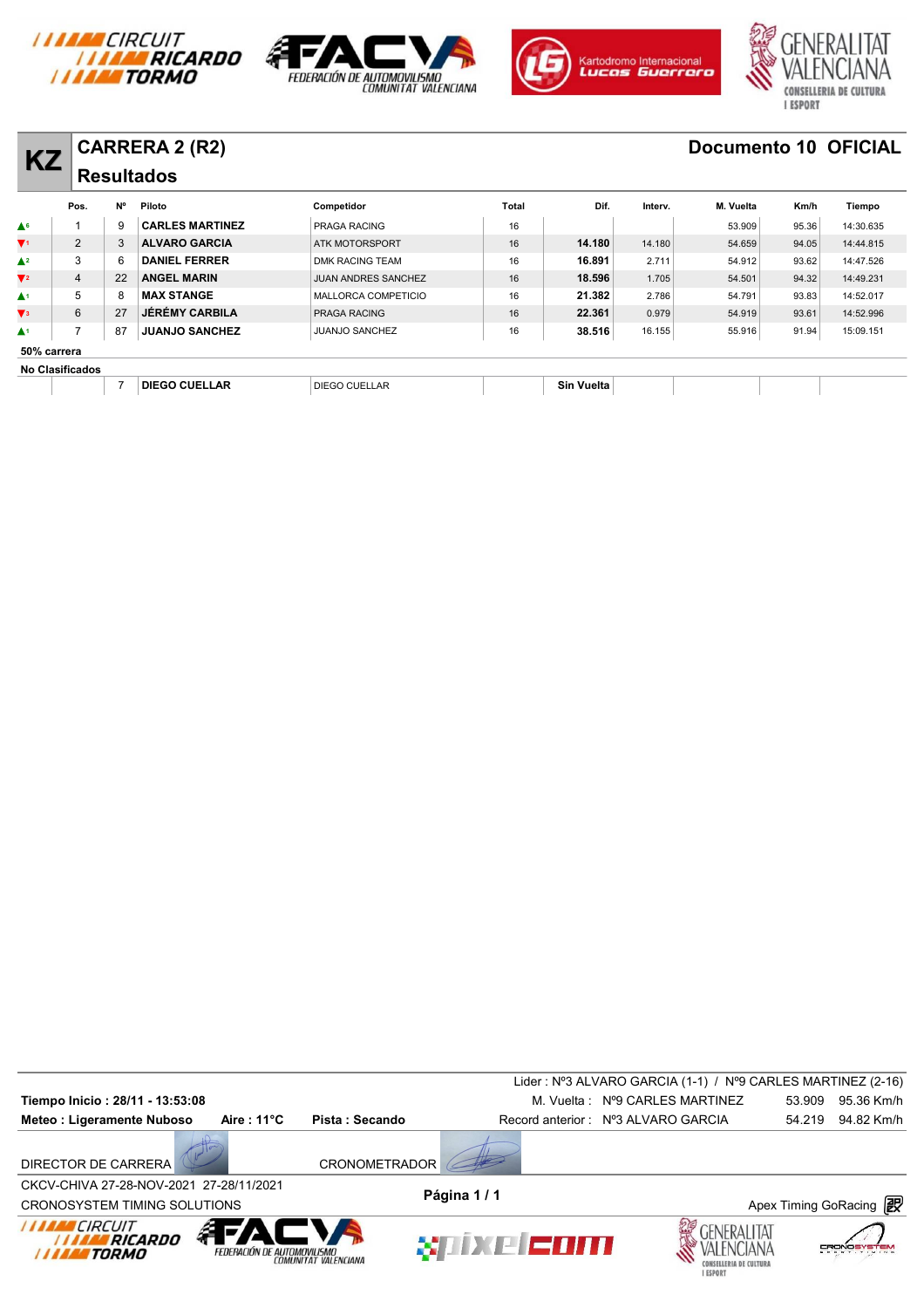







**KZ** CARRERA 2 (R2)<br>
Valor informativo. No Oficial<br>
Valor informativo. No Oficial

**Vuelta a vuelta** 

|           | $\mathbf{1}$     | $\overline{2}$               | $\mathbf{3}$            | $\overline{4}$                             | $\overline{5}$                                   | $6\phantom{a}$        | $\overline{7}$                                   | $\bf8$ |
|-----------|------------------|------------------------------|-------------------------|--------------------------------------------|--------------------------------------------------|-----------------------|--------------------------------------------------|--------|
|           |                  |                              |                         |                                            |                                                  |                       |                                                  |        |
| Vuelta 1  | $\mathbf{3}$     | $\bf 6$<br>0.2               | $\pmb{9}$<br>0.0        | $\mathbf{27}_{_{\scriptscriptstyle{0.7}}}$ | $\begin{array}{c} \mathbf{8} \\ 0.1 \end{array}$ | 87<br>1.6             | $\mathbf{22} \atop \mathbf{2.2}$                 |        |
| Vuelta 2  | 9                | $\bf 6$<br>$0.3\,$           | $\mathbf{3}$<br>$0.2\,$ | $\bf8$<br>$0.4\,$                          | 27<br>0.7                                        | 87<br>$1.8$           | ${\bf 22}$<br>$1.0\,$                            |        |
| Vuelta 3  | $\boldsymbol{9}$ | $\bf 6$<br>1.5               | 3<br>$0.0\,$            | $\bf8$<br>0.2                              | ${\bf 27}$<br>$1.1$                              | 22<br>$3.0\,$         | 87<br>0.1                                        |        |
| Vuelta 4  | $\boldsymbol{9}$ | $\mathbf 3$<br>2.2           | $\bf 6$<br>0.3          | $\bf8$<br>0.1                              | 27<br>0.9                                        | 22<br>$2.8\,$         | 87<br>1.3                                        |        |
| Vuelta 5  | 9                | $\mathbf{3}_{2.9}$           | $\bf 6$<br>$0.6\,$      | 8<br>$0.3\,$                               | 27<br>1.2                                        | 22<br>1.9             | ${\bf 87}$<br>3.1                                |        |
| Vuelta 6  | $\boldsymbol{9}$ | $\mathbf 3$<br>$3.8\,$       | $\bf 6$<br>$0.7\,$      | $\bf8$<br>$0.6\,$                          | 27<br>$1.2\,$                                    | ${\bf 22}$<br>1.3     | 87<br>4.8                                        |        |
| Vuelta 7  | 9                | $3\n4.4$                     | $\bf 6$<br>$1.1$        | $\bf8$<br>0.9                              | 27<br>$1.0\,$                                    | ${\bf 22}$<br>$0.6\,$ | $\begin{array}{c} \mathbf{87}\\ 6.4 \end{array}$ |        |
| Vuelta 8  | $\boldsymbol{9}$ | $\mathbf 3$<br>5.3           | $\bf 6$<br>$1.3\,$      | $\bf8$<br>$1.4\,$                          | 27<br>$0.8\,$                                    | 22<br>0.1             | 87<br>$\bf 7.8$                                  |        |
| Vuelta 9  | 9                | $\mathbf{3}_{6.3}$           | $\bf 6$<br>$1.5$        | 22<br>2.3                                  | 8<br>0.0                                         | 27<br>0.7             | $\mathbf{87}_{\scriptscriptstyle{8.9}}$          |        |
| Vuelta 10 | $\boldsymbol{9}$ | $\mathbf 3$<br>$7.4\,$       | $\bf 6$<br>$1.4\,$      | ${\bf 22}$<br>2.1                          | $\bf8$<br>$0.5\,$                                | 27<br>$0.8\,$         | ${\bf 87}$<br>9.7                                |        |
| Vuelta 11 | $\boldsymbol{9}$ | $\mathbf{3}_{_{\tiny{8.3}}}$ | $\bf 6$<br>$1.6\,$      | 22<br>$1.8\,$                              | $\bf8$<br>1.1                                    | ${\bf 27}$<br>$0.8\,$ | ${\bf 87}$<br>10.7                               |        |
| Vuelta 12 | 9                | $\mathbf 3$<br>9.6           | $\bf 6$<br>1.9          | 22<br>$1.4\,$                              | 8<br>1.8                                         | 27<br>$0.7\,$         | 87<br>12.4                                       |        |
| Vuelta 13 | $\boldsymbol{9}$ | $\mathbf 3$<br>10.6          | $\bf 6$<br>$2.3\,$      | 22<br>$1.2\,$                              | $\bf8$<br>$2.2\,$                                | 27<br>$0.6\,$         | ${\bf 87}$<br>13.3                               |        |
| Vuelta 14 | $\boldsymbol{9}$ | $\mathbf 3$<br>11.9          | $\bf 6$<br>$2.4\,$      | 22<br>$1.2\,$                              | $\bf8$<br>$2.6\,$                                | ${\bf 27}$<br>$0.5\,$ | ${\bf 87}$<br>14.5                               |        |
| Vuelta 15 | 9                | $\mathbf 3$<br>13.1          | $\bf 6$<br>$2.6\,$      | 22<br>$1.4\,$                              | $\bf8$<br>$2.6\,$                                | 27<br>$0.7\,$         | 87<br>15.4                                       |        |
| Vuelta 16 | $\pmb{9}$        | $\mathbf 3$<br>14.1          | $\bf 6$<br>$2.7\,$      | ${\bf 22}$<br>1.7                          | $\bf8$<br>2.7                                    | ${\bf 27}$<br>$0.9\,$ | ${\bf 87}$<br>16.1                               |        |





CROV-CHIVA 27-20-NOV-2021 27-20711/2021<br>CRONOSYSTEM TIMING SOLUTIONS **Apex Timing GoRacing** CKCV-CHIVA 27-28-NOV-2021 27-28/11/2021 **Página 1 / 1**









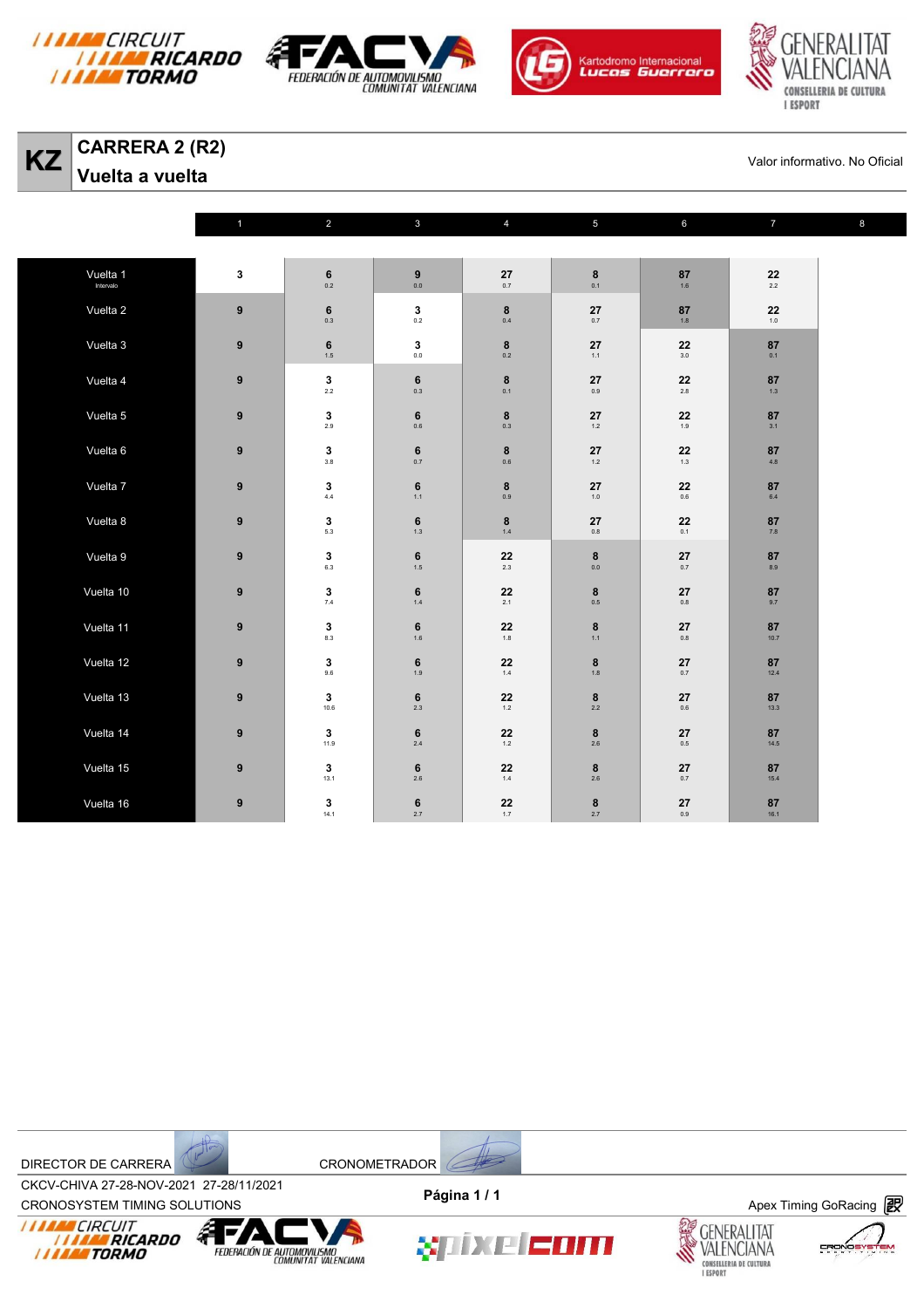







| <b>Vueltas</b>          | Sector 1          | Sector 2 | Sector 3 npo por vuelta |        | Vueltas        | Sector 1            | Sector 2 |        | Sector 3 npo por vuelta | Vueltas | Sector 1            | Sector 2 | Sector 3 npo por vuelta |        |
|-------------------------|-------------------|----------|-------------------------|--------|----------------|---------------------|----------|--------|-------------------------|---------|---------------------|----------|-------------------------|--------|
|                         | Nº3 ALVARO GARCIA |          |                         |        |                | Nº9 CARLES MARTINEZ |          |        |                         |         | Nº87 JUANJO SANCHEZ |          |                         |        |
| 1                       | 16.570            | 24.446   | 16.693                  | 57.709 | 1              | 16.076              | 24.168   | 16.725 | 56.969                  | 1       | 17.095              | 24.728   | 17.080                  | 58.903 |
| $\overline{2}$          | 14.296            | 24.814   | 16.560                  | 55.670 | $\overline{2}$ | 14.160              | 24.173   | 16.439 | 54.772                  | 2       | 14.648              | 24.321   | 16.956                  | 55.925 |
| 3                       | 14.287            | 24.119   | 16.576                  | 54.982 | 3              | 14.057              | 23.614   | 16.339 | 54.010                  | 3       | 14.564              | 24.388   | 17.483                  | 56.435 |
| $\overline{4}$          | 14.336            | 23.939   | 16.475                  | 54.750 | 4              | 14.136              | 23.598   | 16.360 | 54.094                  | 4       | 14.609              | 24.408   | 16.899                  | 55.916 |
| 5                       | 14.216            | 23.963   | 16.480                  | 54.659 | 5              | 14.017              | 23.562   | 16.330 | 53.909                  | 5       | 14.653              | 24.500   | 17.092                  | 56.245 |
| 6                       | 14.244            | 23.964   | 16.591                  | 54.799 | 6              | 14.006              | 23.618   | 16.344 | 53.968                  | 6       | 14.801              | 24.596   | 17.035                  | 56.432 |
| $\overline{7}$          | 14.246            | 23.959   | 16.546                  | 54.751 | $\overline{7}$ | 14.068              | 23.649   | 16.415 | 54.132                  | 7       | 14.678              | 24.530   | 17.037                  | 56.245 |
| 8                       | 14.255            | 24.026   | 16.609                  | 54.890 | 8              | 14.024              | 23.578   | 16.373 | 53.975                  | 8       | 14.677              | 24.522   | 17.009                  | 56.208 |
| 9                       | 14.321            | 24.121   | 16.571                  | 55.013 | 9              | 13.998              | 23.600   | 16.395 | 53.993                  | 9       | 14.812              | 24.893   | 17.111                  | 56.816 |
| 10                      | 14.335            | 24.187   | 16.559                  | 55.081 | 10             | 14.044              | 23.604   | 16.336 | 53.984                  | 10      | 14.675              | 24.614   | 17.013                  | 56.302 |
| 11                      | 14.306            | 24.091   | 16.633                  | 55.030 | 11             | 14.052              | 23.611   | 16.437 | 54.100                  | 11      | 14.757              | 24.754   | 17.078                  | 56.589 |
| 12                      | 14.360            | 24.223   | 16.712                  | 55.295 | 12             | 14.003              | 23.638   | 16.343 | 53.984                  | 12      | 15.028              | 25.167   | 17.276                  | 57.471 |
| 13                      | 14.398            | 24.166   | 16.538                  | 55.102 | 13             | 14.069              | 23.684   | 16.403 | 54.156                  | 13      | 14.817              | 24.640   | 17.051                  | 56.508 |
| 14                      | 14.273            | 24.265   | 16.764                  | 55.302 | 14             | 14.003              | 23.623   | 16.341 | 53.967                  | 14      | 14.803              | 24.900   | 17.235                  | 56.938 |
| 15                      | 14.383            | 24.348   | 16.752                  | 55.483 | 15             | 14.027              | 23.747   | 16.514 | 54.288                  | 15      | 14.882              | 25.035   | 17.134                  | 57.051 |
| 16                      | 14.424            | 24.333   | 16.934                  | 55.691 | 16             | 14.060              | 23.771   | 16.855 | 54.686                  | 16      | 14.848              | 24.831   | 17.279                  | 56.958 |
|                         | Nº6 DANIEL FERRER |          |                         |        |                | Nº22 ANGEL MARIN    |          |        |                         |         |                     |          |                         |        |
| 1                       | 16.030            | 24.342   | 16.749                  | 57.121 | 1              | 21.482              | 24.470   | 16.504 | 1:02.456                |         |                     |          |                         |        |
| $\overline{c}$          | 14.443            | 24.169   | 16.572                  | 55.184 | $\overline{c}$ | 14.236              | 23.992   | 16.521 | 54.749                  |         |                     |          |                         |        |
| 3                       | 14.290            | 24.156   | 16.754                  | 55.200 | 3              | 14.169              | 24.019   | 17.097 | 55.285                  |         |                     |          |                         |        |
| $\overline{\mathbf{4}}$ | 14.533            | 24.071   | 16.551                  | 55.155 | 4              | 14.219              | 23.967   | 16.477 | 54.663                  |         |                     |          |                         |        |
| 5                       | 14.227            | 24.023   | 16.662                  | 54.912 | 5              | 14.200              | 23.944   | 16.357 | 54.501                  |         |                     |          |                         |        |
| 6                       | 14.229            | 24.189   | 16.549                  | 54.967 | 6              | 14.210              | 24.066   | 16.419 | 54.695                  |         |                     |          |                         |        |
| $\overline{7}$          | 14.339            | 24.191   | 16.625                  | 55.155 | $\overline{7}$ | 14.176              | 23.865   | 16.575 | 54.616                  |         |                     |          |                         |        |
| 8                       | 14.338            | 24.056   | 16.627                  | 55.021 | 8              | 14.256              | 24.077   | 16.480 | 54.813                  |         |                     |          |                         |        |
| 9                       | 14.377            | 24.212   | 16.615                  | 55.204 | 9              | 14.325              | 24.127   | 16.573 | 55.025                  |         |                     |          |                         |        |
| 10                      | 14.345            | 24.109   | 16.581                  | 55.035 | 10             | 14.276              | 24.064   | 16.496 | 54.836                  |         |                     |          |                         |        |
| 11                      | 14.310            | 24.230   | 16.689                  | 55.229 | 11             | 14.190              | 24.175   | 16.581 | 54.946                  |         |                     |          |                         |        |
| 12                      | 14.478            | 24.343   | 16.759                  | 55.580 | 12             | 14.369              | 24.217   | 16.623 | 55.209                  |         |                     |          |                         |        |
| 13                      | 14.455            | 24.280   | 16.801                  | 55.536 | 13             | 14.312              | 24.143   | 16.818 | 55.273                  |         |                     |          |                         |        |
| 14                      | 14.355            | 24.304   | 16.702                  | 55.361 | 14             | 14.321              | 24.472   | 16.642 | 55.435                  |         |                     |          |                         |        |
| 15                      | 14.395            | 24.485   | 16.862                  | 55.742 | 15             | 14.415              | 24.574   | 16.896 | 55.885                  |         |                     |          |                         |        |
| 16                      | 14.416            | 24.500   | 16.790                  | 55.706 | 16             | 14.463              | 24.494   | 17.030 | 55.987                  |         |                     |          |                         |        |
|                         | Nº8 MAX STANGE    |          |                         |        |                | Nº27 JÉRÉMY CARBILA |          |        |                         |         |                     |          |                         |        |
| 1                       | 16.471            | 24.512   | 16.524                  | 57.507 | 1              | 16.758              | 24.589   | 16.651 | 57.998                  |         |                     |          |                         |        |
| $\overline{c}$          | 14.256            | 24.232   | 16.421                  | 54.909 | $\overline{2}$ | 14.729              | 24.409   | 16.682 | 55.820                  |         |                     |          |                         |        |
| 3                       | 14.244            | 24.109   | 16.438                  | 54.791 | 3              | 14.342              | 24.172   | 16.581 | 55.095                  |         |                     |          |                         |        |
| 4                       | 14.489            | 24.104   | 16.488                  | 55.081 | 4              | 14.389              | 24.068   | 16.462 | 54.919                  |         |                     |          |                         |        |
| 5                       | 14.349            | 24.099   | 16.625                  | 55.073 | 5              | 14.351              | 24.364   | 16.625 | 55.340                  |         |                     |          |                         |        |
| 6                       | 14.415            | 24.237   | 16.609                  | 55.261 | 6              | 14.495              | 24.230   | 16.623 | 55.348                  |         |                     |          |                         |        |
| $\overline{7}$          | 14.384            | 24.213   | 16.879                  | 55.476 | $\overline{7}$ | 14.342              | 24.175   | 16.721 | 55.238                  |         |                     |          |                         |        |
| 8                       | 14.472            | 24.343   | 16.733                  | 55.548 | 8              | 14.451              | 24.299   | 16.617 | 55.367                  |         |                     |          |                         |        |
| 9                       | 14.436            | 24.527   | 17.088                  | 56.051 | 9              | 14.754              | 24.460   | 16.679 | 55.893                  |         |                     |          |                         |        |
| 10                      | 14.506            | 24.234   | 16.681                  | 55.421 | 10             | 14.417              | 24.399   | 16.691 | 55.507                  |         |                     |          |                         |        |
| 11                      | 14.378            | 24.392   | 16.771                  | 55.541 | 11             | 14.355              | 24.484   | 16.735 | 55.574                  |         |                     |          |                         |        |
| 12                      | 14.516            | 24.595   | 16.768                  | 55.879 | 12             | 14.536              | 24.569   | 16.642 | 55.747                  |         |                     |          |                         |        |
| 13                      | 14.490            | 24.404   | 16.764                  | 55.658 | 13             | 14.491              | 24.385   | 16.738 | 55.614                  |         |                     |          |                         |        |
| 14                      | 14.542            | 24.452   | 16.816                  | 55.810 | 14             | 14.373              | 24.590   | 16.750 | 55.713                  |         |                     |          |                         |        |
| 15                      | 14.548            | 24.618   | 16.776                  | 55.942 | 15             | 14.615              | 24.710   | 16.847 | 56.172                  |         |                     |          |                         |        |
| 16                      | 14.538            | 24.659   | 16.895                  | 56.092 | 16             | 14.651              | 24.781   | 16.847 | 56.279                  |         |                     |          |                         |        |

DIRECTOR DE CARRERA CRONOMETRADOR













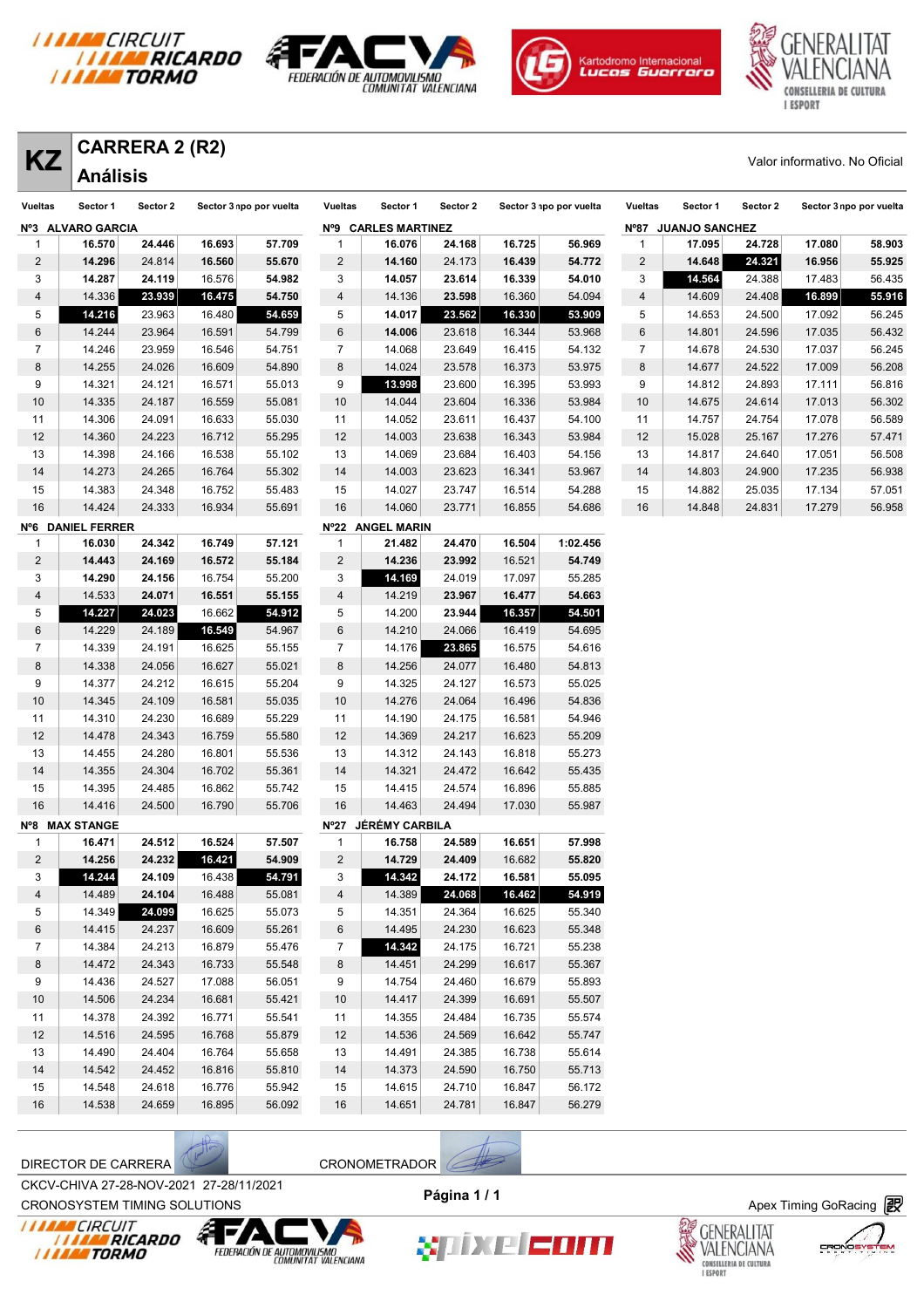









## **KZ CARRERA 2 (R2) Parrilla de Salida**



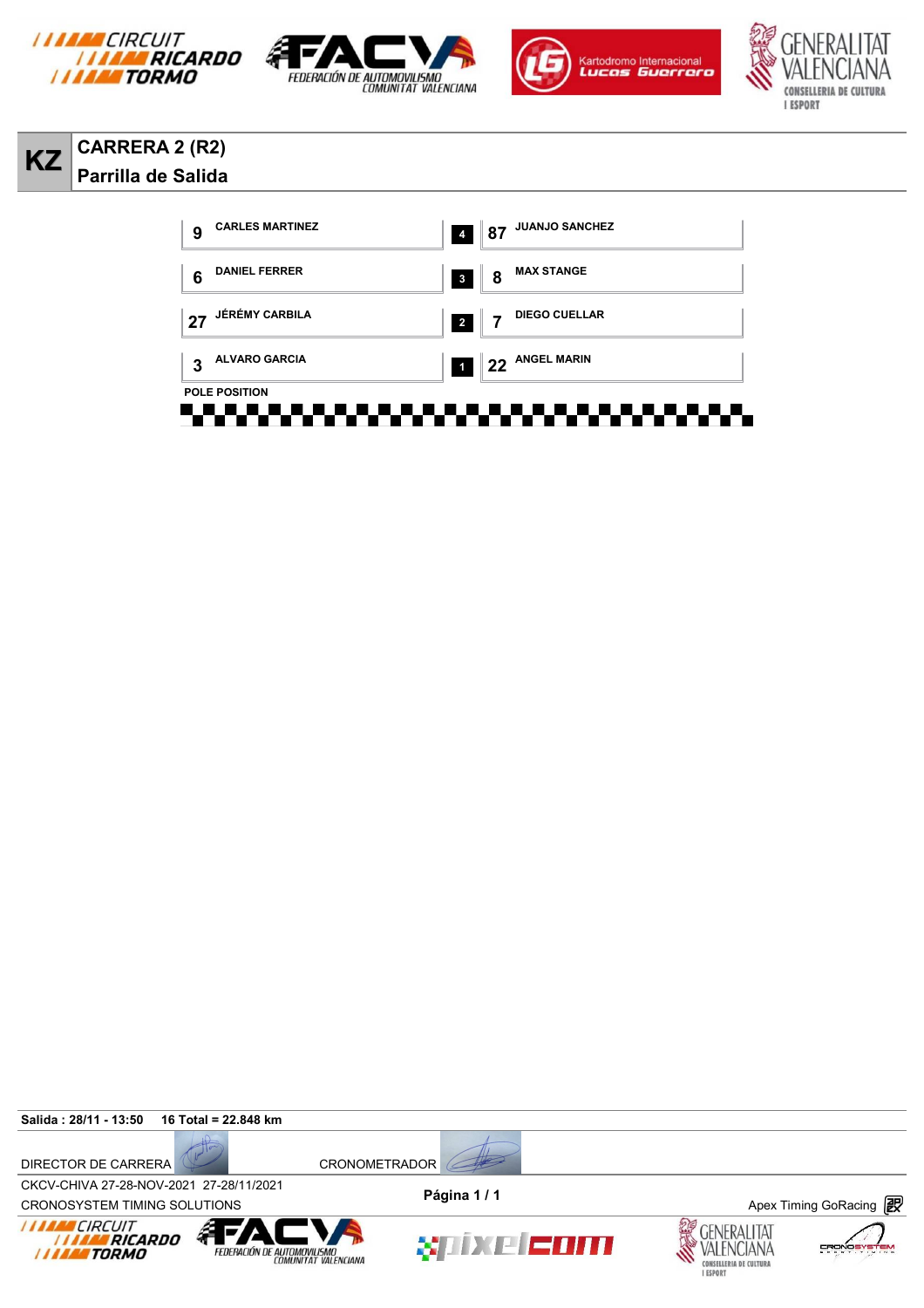







# **KZ WARM-UP 3 (W-UP 3) Documento 9**

| <b>KZ</b>      |           | <b>VVARIVI-UF J (VV-UF J)</b> |          |          |          |        |       | <b>DOCUMBILO 3</b> |                |
|----------------|-----------|-------------------------------|----------|----------|----------|--------|-------|--------------------|----------------|
|                |           | <b>Resultados</b>             |          |          |          |        |       |                    |                |
| Pos.           | <b>N°</b> | Piloto                        | Sector 1 | Sector 2 | Sector 3 | Tiempo | Dif.  | Km/h               | Total          |
|                | 9         | <b>CARLES MARTINEZ</b>        | 14.063   | 23.625   | 16.449   | 54.137 |       | 94.96              | 8              |
| $\overline{2}$ | 3         | <b>ALVARO GARCIA</b>          | 14.066   | 23.776   | 16.402   | 54.244 | 0.107 | 94.77              | $\overline{7}$ |
| 3              | 27        | <b>JÉRÉMY CARBILA</b>         | 14.286   | 23.810   | 16.465   | 54.561 | 0.424 | 94.22              | 9              |
| $\overline{4}$ | 22        | <b>ANGEL MARIN</b>            | 14.355   | 24.137   | 16.518   | 55.010 | 0.873 | 93.45              | $\overline{7}$ |
| 5              | 6         | <b>DANIEL FERRER</b>          | 14.347   | 24.291   | 16.550   | 55.188 | 1.051 | 93.15              | $\overline{ }$ |
| 6              |           | <b>DIEGO CUELLAR</b>          | 14.488   | 24.071   | 16.647   | 55.206 | 1.069 | 93.12              | 6              |
|                | 8         | <b>MAX STANGE</b>             | 14.327   | 24.610   | 17.135   | 56.072 | 1.935 | 91.68              | $\overline{7}$ |
| 8              | 87        | <b>JUANJO SANCHEZ</b>         | 14.873   | 24.495   | 16.928   | 56.296 | 2.159 | 91.32              | 9              |
|                |           |                               |          |          |          |        |       |                    |                |

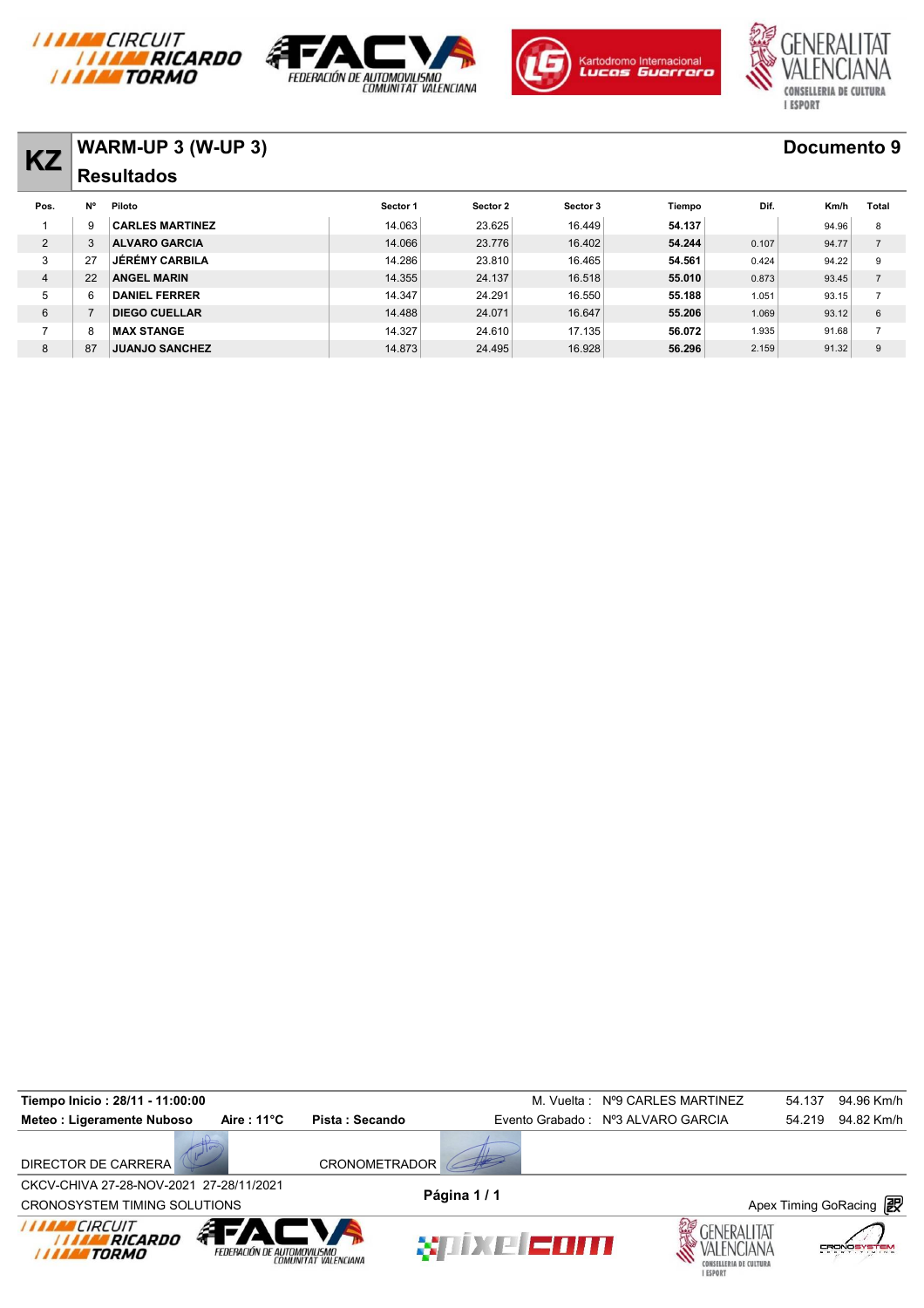







| KZ             |          | WARM-UP 3 (W-UP 3)<br><b>Best Sectors Analysis</b> |                |    |                          |                |                |        |                |           |                                  |           | Valor informativo. No Oficial |       |
|----------------|----------|----------------------------------------------------|----------------|----|--------------------------|----------------|----------------|--------|----------------|-----------|----------------------------------|-----------|-------------------------------|-------|
| Pos.           | S1<br>N° | Tiempo                                             | Pos.           | N° | S <sub>2</sub><br>Tiempo | N°<br>Pos.     | S3             | Tiempo | Pos.           | <b>N°</b> | <b>Ideal Lap Times</b><br>Piloto | Ideal Lap | <b>Best Lap</b>               | Diff. |
|                | 9        | 14.063                                             | $\overline{A}$ | 9  | 23.573                   |                | 3              | 16.402 | $\overline{A}$ | 9         | <b>CARLES MARTINEZ</b>           | 54.042    | 54.137                        | 0.095 |
| $\overline{2}$ | 3        | 14.066                                             | $\overline{2}$ | 3  | 23.758                   | $\overline{2}$ | 9              | 16.406 | 2              | 3         | <b>ALVARO GARCIA</b>             | 54.226    | 54.244                        | 0.018 |
| 3              | 27       | 14.274                                             | 3              | 27 | 23.810                   | 3              | 27             | 16.452 | 3              | 27        | <b>JÉRÉMY CARBILA</b>            | 54.536    | 54.561                        | 0.025 |
| $\overline{4}$ | 6        | 14.317                                             | 4              |    | 24.071                   | $\overline{4}$ | $\overline{7}$ | 16.488 | $\overline{4}$ | 22        | <b>ANGEL MARIN</b>               | 55.010    | 55,010                        |       |
| 5              |          | 14.327                                             | 5              | 22 | 24.137                   | 5              | 22             | 16.518 | 5              |           | <b>DIEGO CUELLAR</b>             | 55.047    | 55,206                        | 0.159 |
| 6              | 22       | 14.355                                             | 6              | 6  | 24.291                   | 6              | 6              | 16.550 | 6              | 6         | <b>DANIEL FERRER</b>             | 55.158    | 55.188                        | 0.030 |
| $\overline{ }$ |          | 14.488                                             | $\overline{z}$ | 87 | 24.469                   | $\overline{ }$ | 87             | 16.928 | $\overline{7}$ | 8         | <b>MAX STANGE</b>                | 55.914    | 56.072                        | 0.158 |
| 8              | 87       | 14.770                                             | 8              | 8  | 24.585                   | 8              | 8              | 17.002 | 8              | 87        | <b>JUANJO SANCHEZ</b>            | 56.167    | 56.296                        | 0.129 |

DIRECTOR DE CARRERA CRONOMETRADOR



CROV-CHIVA 27-20-NOV-2021 27-20711/2021<br>CRONOSYSTEM TIMING SOLUTIONS **Apex Timing GoRacing** CKCV-CHIVA 27-28-NOV-2021 27-28/11/2021 **Página 1 / 1**







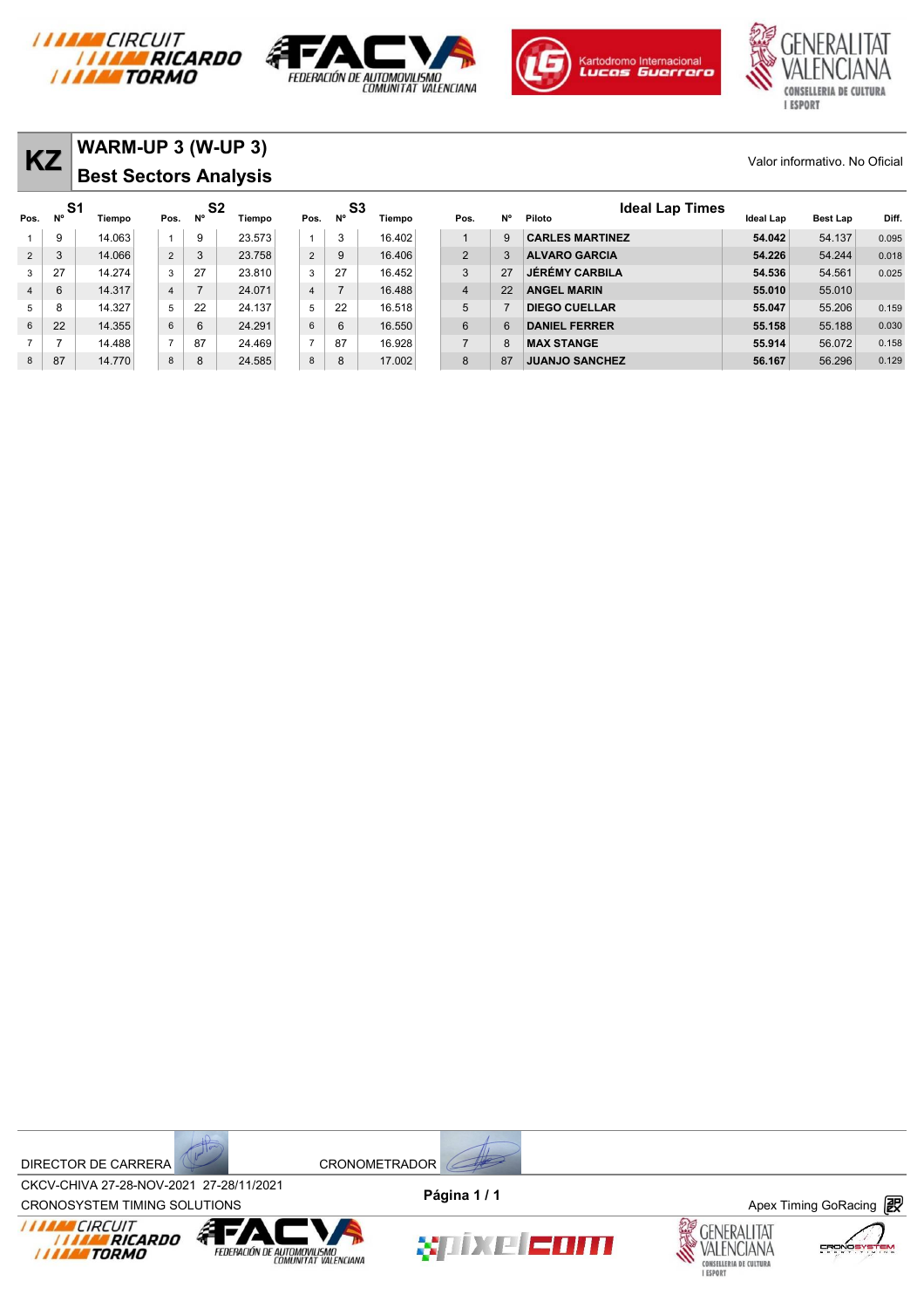







| <b>KZ</b>                      | <b>Análisis</b>     |                  |                  |                         |                |                     |          |        |                         | Valor informativo. No Oficial |
|--------------------------------|---------------------|------------------|------------------|-------------------------|----------------|---------------------|----------|--------|-------------------------|-------------------------------|
| <b>Vueltas</b>                 | Sector 1            | Sector 2         |                  | Sector 3 npo por vuelta | Vueltas        | Sector 1            | Sector 2 |        | Sector 3 npo por vuelta |                               |
|                                | Nº3 ALVARO GARCIA   |                  |                  |                         | 3              | 18.231              | 27.108   | 16.808 | 1:02.147                |                               |
| $\mathbf{1}$                   | 16.166              | 25.669           | 16.815           | 58.650                  | 4              | 14.364              | 24.051   | 16.452 | 54.867                  |                               |
| $\overline{2}$                 | 14.374              | 23.987           | 16.725           | 55.086                  | 5              | 14.286              | 23.810   | 16.465 | 54.561                  |                               |
| 3                              | 15.669              | 25.599           | 16.666           | 57.934                  | 6              | 14.274              | 24.132   | 16.758 | 55.164                  |                               |
| $\overline{4}$                 | 14.197              | 23.880           | 16.543           | 54.620                  | $\overline{7}$ | 14.393              | 24.122   | 16.532 | 55.047                  |                               |
| 5                              | 14.066              | 23.776           | 16.402           | 54.244                  | 8              | 14.499              | 24.206   | 16.498 | 55.203                  |                               |
| 6                              | 14.112              | 23.758           | 16.449           | 54.319                  | 9              | 14.300              | 24.188   | 16.464 | 54.952                  |                               |
| $\overline{7}$                 | 2:13.836            | 23.998           | 16.573           | 2:54.407                |                | Nº87 JUANJO SANCHEZ |          |        |                         |                               |
|                                | Nº6 DANIEL FERRER   |                  |                  |                         | 1              | 16.112              | 25.665   | 17.307 | 59.084                  |                               |
| $\mathbf{1}$                   | 16.454              | 25.630           | 16.813           | 58.897                  | $\overline{2}$ | 14.970              | 24.814   | 17.097 | 56.881                  |                               |
| $\overline{2}$                 | 14.526              | 24.411           | 16.755           | 55.692                  | 3              | 14.901              | 24.469   | 17.067 | 56.437                  |                               |
| 3                              | 14.488              | 24.381           | 16.594           | 55.463                  | 4              | 14.873              | 24.495   | 16.928 | 56.296                  |                               |
| $\overline{4}$                 | 14.347              | 24.291           | 16.550           | 55.188                  | 5              | 14.873              | 24.528   | 17.125 | 56.526                  |                               |
| 5                              | 14.317              | 24.361           | 19.421           | 58.099                  | 6              | 15.085              | 28.201   | 17.812 | 1:01.098                |                               |
| 6                              | 2:24.424            | 28.471           | 16.932           | 3:09.827                | 7              | 14.770              | 25.000   | 17.049 | 56.819                  |                               |
| $\overline{7}$                 | 14.765              | 26.181           | 17.182           | 58.128                  | 8              | 14.929              | 25.032   | 17.136 | 57.097                  |                               |
|                                | Nº7 DIEGO CUELLAR   |                  |                  |                         | 9              | 14.995              | 24.716   | 16.961 | 56.672                  |                               |
| $\mathbf{1}$                   | 16.163              | 25.680           | 16.922           | 58.765                  |                |                     |          |        |                         |                               |
| $\overline{2}$                 | 14.488              | 24.071           | 16.647           | 55.206                  |                |                     |          |        |                         |                               |
| 3                              | 14.609              | 24.243           | 16.764           | 55.616                  |                |                     |          |        |                         |                               |
| $\overline{4}$                 | 14.551              | 24.208           | 16.488           | 55.247                  |                |                     |          |        |                         |                               |
| 5                              | 14.512              | 24.232           | 16.599           | 55.343                  |                |                     |          |        |                         |                               |
| 6                              | 14.548              | 24.091           | 18.187           | 56.826                  |                |                     |          |        |                         |                               |
|                                | Nº8 MAX STANGE      |                  |                  |                         |                |                     |          |        |                         |                               |
| $\mathbf{1}$                   | 16.405              | 25.832           | 17.002           | 59.239                  |                |                     |          |        |                         |                               |
| $\overline{2}$                 | 14.694              | 24.585           | 17.071           | 56.350                  |                |                     |          |        |                         |                               |
| 3                              | 14.327              | 24.610           | 17.135           | 56.072                  |                |                     |          |        |                         |                               |
| $\overline{4}$                 | 2:33.237            | 24.949           | 17.091           | 3:15.277                |                |                     |          |        |                         |                               |
| 5                              | 14.784              | 24.959           | 17.051           | 56.794                  |                |                     |          |        |                         |                               |
| 6                              | 14.884              | 24.950           | 17.174           | 57.008                  |                |                     |          |        |                         |                               |
| $\overline{7}$                 | 14.941              | 25.266           | 17.372           | 57.579                  |                |                     |          |        |                         |                               |
|                                | Nº9 CARLES MARTINEZ |                  |                  |                         |                |                     |          |        |                         |                               |
| 1                              | 16.409              | 25.096           | 17.174           | 58.679                  |                |                     |          |        |                         |                               |
| $\overline{2}$                 | 14.423              | 23.932           | 16.593           | 54.948                  |                |                     |          |        |                         |                               |
| 3                              | 14.160              | 23.647           | 16.682           | 54.489                  |                |                     |          |        |                         |                               |
| $\overline{4}$                 | 14.084              | 23.674           | 16.406           | 54.164                  |                |                     |          |        |                         |                               |
| 5                              | 14.169              | 32.311           | 16.744           | 1:03.224                |                |                     |          |        |                         |                               |
| 6                              | 14.063              | 23.625           | 16.449           | 54.137                  |                |                     |          |        |                         |                               |
| $\overline{7}$<br>8            | 14.177              | 24.253<br>23.573 | 16.715           | 55.145                  |                |                     |          |        |                         |                               |
|                                | 14.149              |                  | 16.456           | 54.178                  |                |                     |          |        |                         |                               |
|                                | Nº22 ANGEL MARIN    | 25.687           |                  | 59.200                  |                |                     |          |        |                         |                               |
| $\mathbf{1}$<br>$\overline{2}$ | 15.870<br>15.073    | 24.834           | 17.643<br>16.848 | 56.755                  |                |                     |          |        |                         |                               |
| 3                              | 14.565              | 24.368           | 16.620           | 55.553                  |                |                     |          |        |                         |                               |
| $\overline{4}$                 | 14.415              | 24.206           | 16.544           | 55.165                  |                |                     |          |        |                         |                               |
|                                |                     |                  |                  |                         |                |                     |          |        |                         |                               |

| $\cdot$       | .                     | .      |        | .        |
|---------------|-----------------------|--------|--------|----------|
| 6             | 2:25.120              | 24.867 | 17.452 | 3:07.439 |
| 7             | 14.515                | 24.455 | 16.674 | 55.644   |
| $N^{\circ}27$ | <b>JÉRÉMY CARBILA</b> |        |        |          |
|               | 15.449                | 24.702 | 16.728 | 56.879   |
| $\mathcal{P}$ | 14.513                | 24.130 | 17.841 | 56.484   |
|               |                       |        |        |          |

DIRECTOR DE CARRERA CRONOMETRADOR

CROV-CHIVA 27-20-NOV-2021 27-20711/2021<br>CRONOSYSTEM TIMING SOLUTIONS **Apex Timing GoRacing** CKCV-CHIVA 27-28-NOV-2021 27-28/11/2021









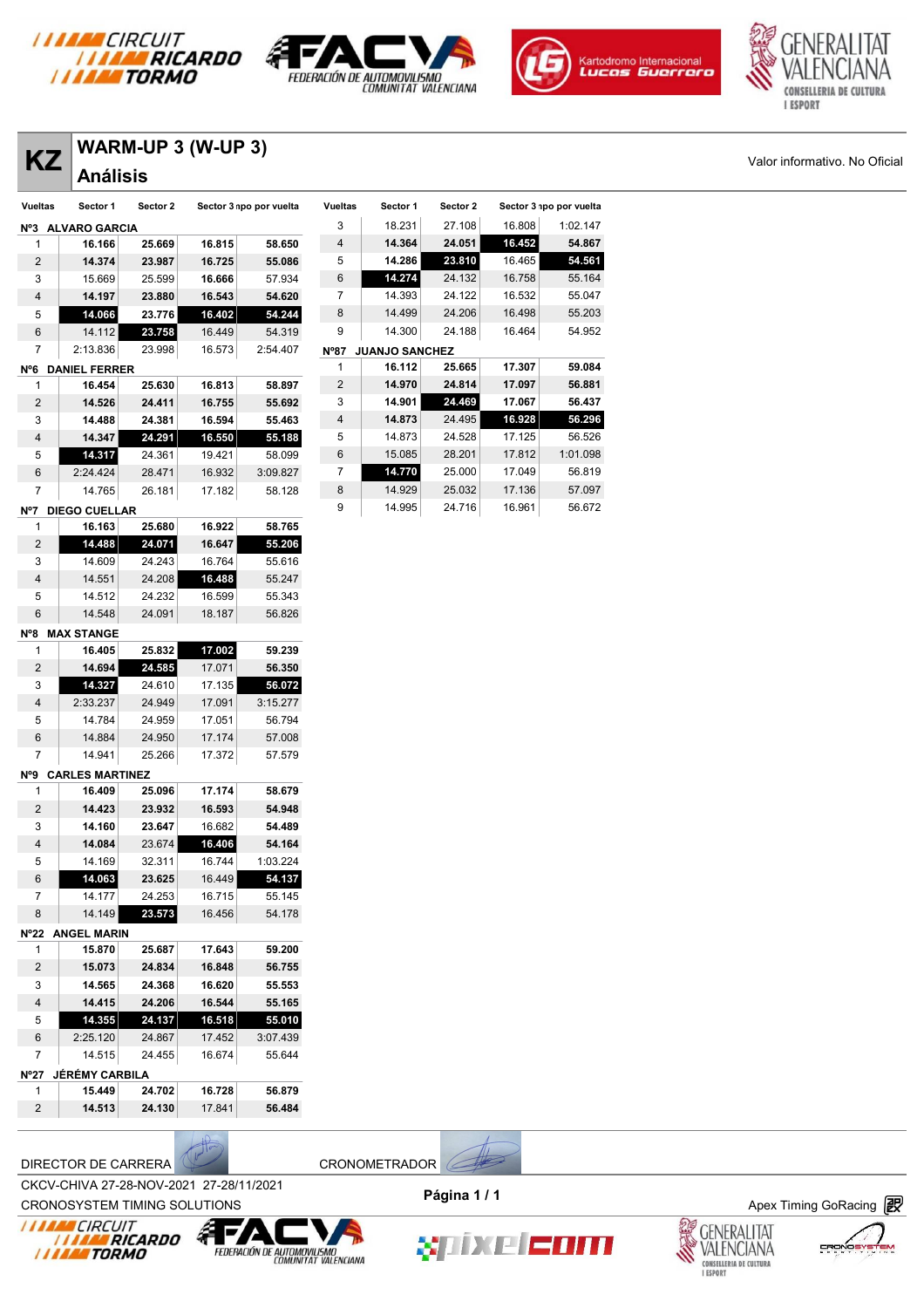







### **KZ WARM-UP 2 (W-UP 2) Documento 8 Resultados**

| N°                     | Piloto                 | Sector 1                                      | Sector 2 | Sector 3 | Tiempo            | Dif.  | Km/h  | Total              |
|------------------------|------------------------|-----------------------------------------------|----------|----------|-------------------|-------|-------|--------------------|
| 9                      | <b>CARLES MARTINEZ</b> | 14.162                                        | 23.566   | 16.251   | 53.979            |       | 95.24 | 8                  |
| 3                      | <b>ALVARO GARCIA</b>   | 14.109                                        | 23.812   | 16.310   | 54.231            | 0.252 | 94.79 | $\overline{7}$     |
| 6                      | <b>DANIEL FERRER</b>   | 14.281                                        | 23.993   | 16.476   | 54.750            | 0.771 | 93.90 | 10                 |
| 27                     | <b>JÉRÉMY CARBILA</b>  | 14.285                                        | 24.019   | 16.549   | 54.853            | 0.874 | 93.72 | $\overline{7}$     |
| 8                      | <b>MAX STANGE</b>      | 14.628                                        | 24.701   | 16.632   | 55.961            | 1.982 | 91.86 | 5                  |
| 87                     | <b>JUANJO SANCHEZ</b>  | 14.857                                        | 24.420   | 17.061   | 56.338            | 2.359 | 91.25 | $\overline{7}$     |
| <b>No Clasificados</b> |                        |                                               |          |          |                   |       |       |                    |
|                        | <b>DIEGO CUELLAR</b>   |                                               |          |          | <b>Sin Tiempo</b> |       |       |                    |
| 22                     | <b>ANGEL MARIN</b>     |                                               |          |          | <b>Sin Tiempo</b> |       |       |                    |
|                        |                        | $V$ ARIVI-UF 4 (VV-UF 4)<br><b>Resultados</b> |          |          |                   |       |       | <b>DOCUMENTO 0</b> |

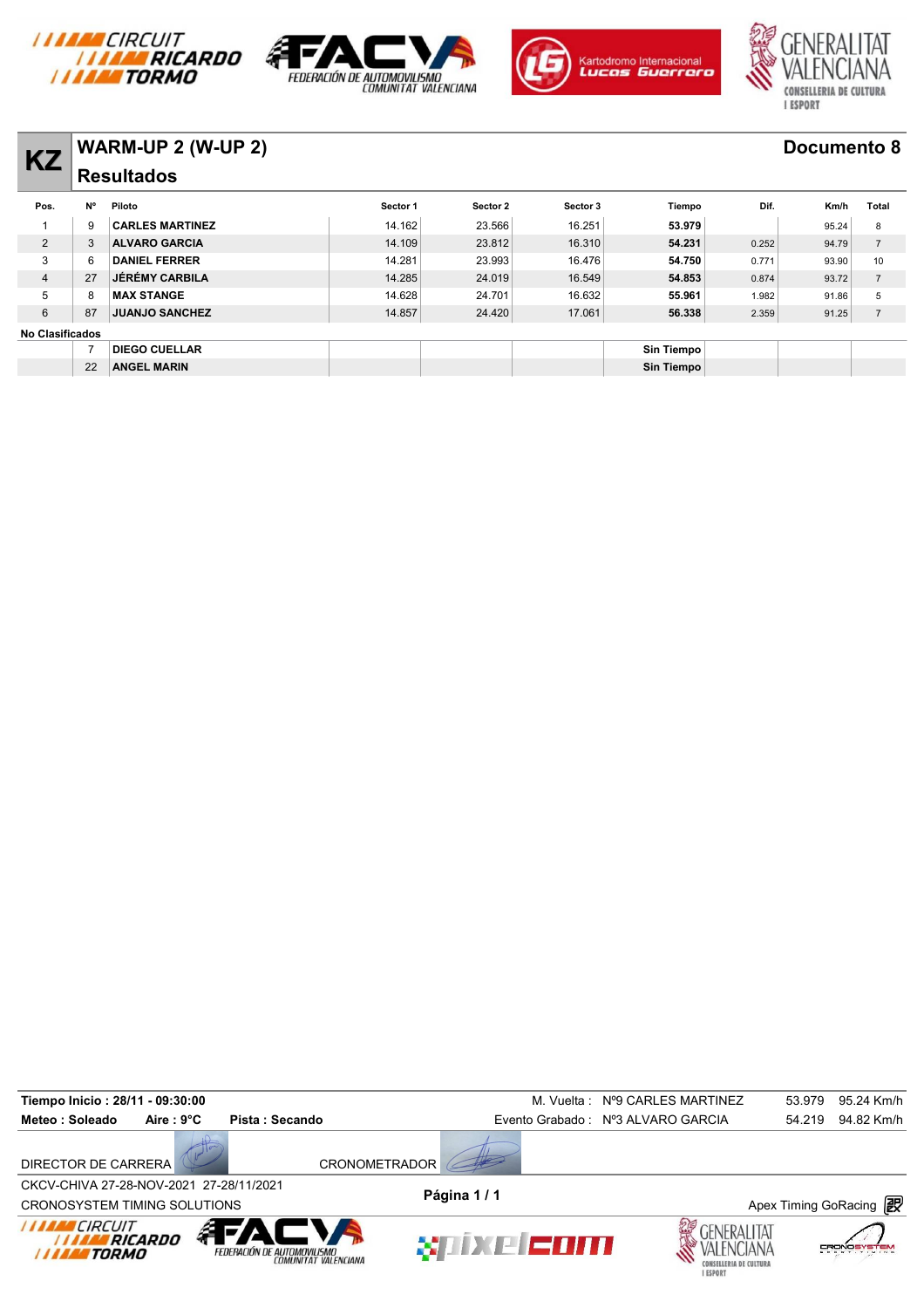







| <b>KZ</b>       |           | <b>WARM-UP 2 (W-UP 2)</b><br><b>Best Sectors Analysis</b> |                |    |              |                |    |              |                |              |                                  |           | Valor informativo. No Oficial |       |
|-----------------|-----------|-----------------------------------------------------------|----------------|----|--------------|----------------|----|--------------|----------------|--------------|----------------------------------|-----------|-------------------------------|-------|
| Pos.            | -S1<br>N° | Tiempo                                                    | Pos.           | N° | S2<br>Tiempo | Pos.           | N° | S3<br>Tiempo | Pos.           | <b>N°</b>    | <b>Ideal Lap Times</b><br>Piloto | Ideal Lap | <b>Best Lap</b>               | Diff. |
|                 | 9         | 14.036                                                    | $\mathbf{1}$   | 9  | 23.566       |                | 9  | 16.251       |                | $\mathbf{Q}$ | <b>CARLES MARTINEZ</b>           | 53,853    | 53.979                        | 0.126 |
| $\overline{2}$  | 3         | 14.109                                                    | $\overline{2}$ | 3  | 23.768       | 2              | 3  | 16.310       | 2              |              | <b>ALVARO GARCIA</b>             | 54.187    | 54.231                        | 0.044 |
| 3               | 6         | 14.241                                                    | 3              | 6  | 23.993       | 3              | 6  | 16.453       | 3              | ĥ            | <b>DANIEL FERRER</b>             | 54.687    | 54.750                        | 0.063 |
| $\overline{4}$  | 27        | 14.285                                                    | $\overline{4}$ | 27 | 24.019       | $\overline{4}$ | 27 | 16.549       | $\overline{4}$ | 27           | <b>JÉRÉMY CARBILA</b>            | 54.853    | 54.853                        |       |
| 5               | 8         | 14.628                                                    | 5              | 87 | 24.420       | 5              | 8  | 16.632       | 5              |              | <b>MAX STANGE</b>                | 55,961    | 55.961                        |       |
| $6\overline{6}$ | 87        | 14.684                                                    | $\,6\,$        | 8  | 24.701       | 6              | 87 | 17.059       | 6              | 87           | <b>JUANJO SANCHEZ</b>            | 56.163    | 56.338                        | 0.175 |

DIRECTOR DE CARRERA CRONOMETRADOR



CROV-CHIVA 27-20-NOV-2021 27-20711/2021<br>CRONOSYSTEM TIMING SOLUTIONS **Apex Timing GoRacing** CKCV-CHIVA 27-28-NOV-2021 27-28/11/2021 **Página 1 / 1**









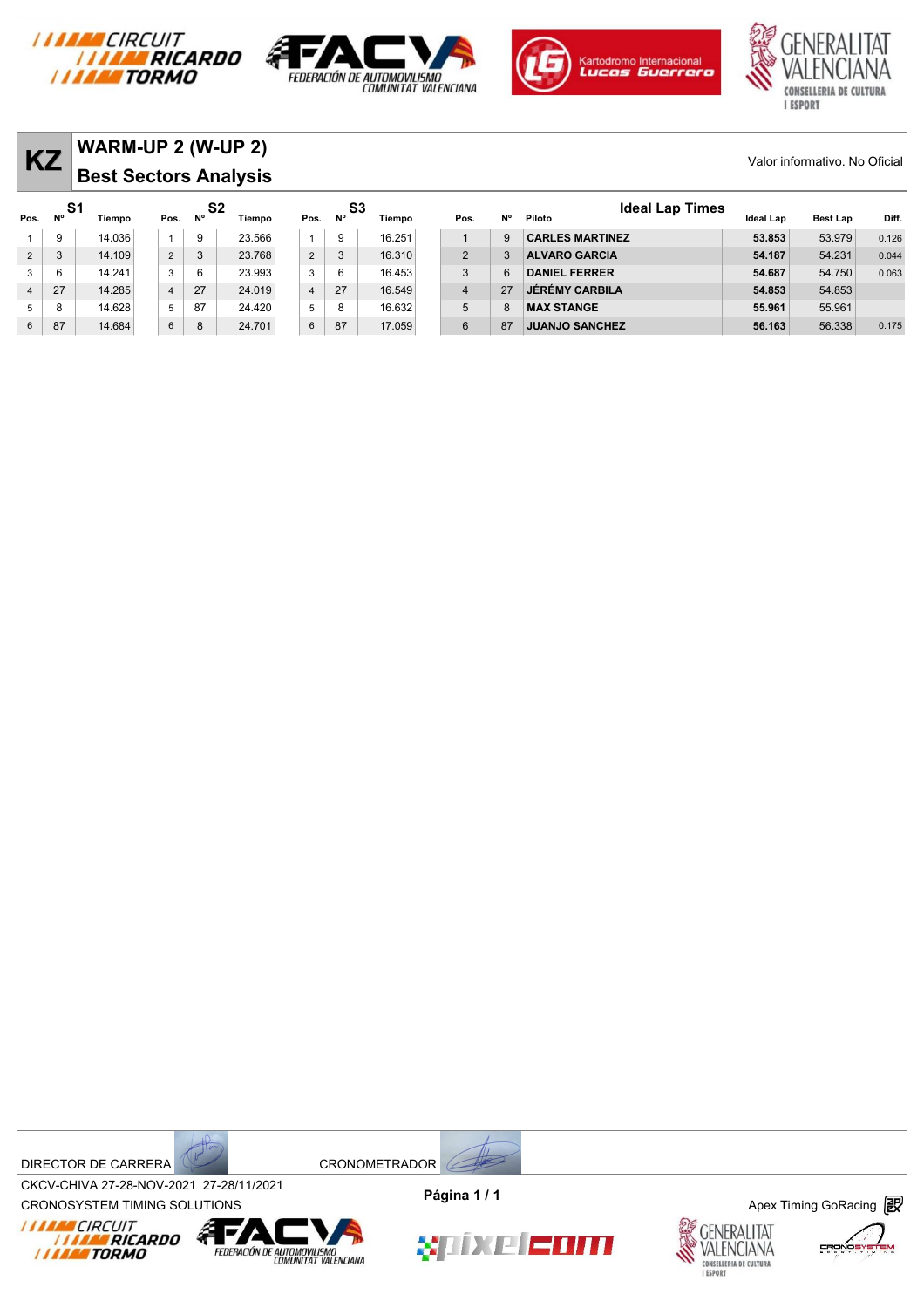







| $\sqrt{\textsf{WARM-UP 2}(\textsf{W-UP 2})}$ |                               |
|----------------------------------------------|-------------------------------|
| $\overline{Z}$ $\overline{X}$ Análisis       | Valor informativo. No Oficial |

|                |                      | $V$ ARIVI-UF 4 (VV-UF 4)<br><b>Análisis</b> |        |                         |  |  |  |  |  |  |  |
|----------------|----------------------|---------------------------------------------|--------|-------------------------|--|--|--|--|--|--|--|
|                |                      |                                             |        |                         |  |  |  |  |  |  |  |
| <b>Vueltas</b> | Sector 1             | Sector 2                                    |        | Sector 3 npo por vuelta |  |  |  |  |  |  |  |
| N°3            | <b>ALVARO GARCIA</b> |                                             |        |                         |  |  |  |  |  |  |  |
| 1              | 17.250               | 26.570                                      | 17.585 | 1:01.405                |  |  |  |  |  |  |  |
| 2              | 14.817               | 24.395                                      | 16.519 | 55.731                  |  |  |  |  |  |  |  |
| $\sim$         |                      |                                             | 40.400 | -----                   |  |  |  |  |  |  |  |

| ے              | 14.0 I I               | 44.999 | 10.913 | 33.IJI   |
|----------------|------------------------|--------|--------|----------|
| 3              | 14.228                 | 23.810 | 16.408 | 54.446   |
| 4              | 14.244                 | 23.768 | 16.388 | 54.400   |
| 5              | 14.109                 | 23.812 | 16.310 | 54.231   |
| 6              | 2:09.246               | 24.081 | 16.433 | 2:49.760 |
| 7              | 14.130                 | 23.841 | 16.372 | 54.343   |
| N°6            | <b>DANIEL FERRER</b>   |        |        |          |
| 1              | 15.947                 | 24.909 | 16.737 | 57.593   |
| 2              | 14.493                 | 24.228 | 16.510 | 55.231   |
| 3              | 14.323                 | 24.085 | 16.454 | 54.862   |
| 4              | 14.281                 | 23.993 | 16.476 | 54.750   |
| 5              | 14.353                 | 24.034 | 16.453 | 54.840   |
| 6              | 14.270                 | 23.994 | 16.586 | 54.850   |
| 7              | 14.311                 | 24.185 | 16.546 | 55.042   |
| 8              | 14.241                 | 24.139 | 16.542 | 54.922   |
| 9              | 14.555                 | 26.180 | 16.678 | 57.413   |
| 10             | 14.479                 | 24.235 | 16.765 | 55.479   |
| N°8            | <b>MAX STANGE</b>      |        |        |          |
| 1              | 16.319                 | 25.375 | 17.327 | 59.021   |
| 2              | 14.721                 | 24.807 | 16.761 | 56.289   |
| 3              | 14.628                 | 24.701 | 16.632 | 55.961   |
| 4              | 2:38.114               | 25.334 | 17.061 | 3:20.509 |
| 5              | 14.749                 | 25.041 | 16.807 | 56.597   |
| N°9            | <b>CARLES MARTINEZ</b> |        |        |          |
| 1              | 16.002                 | 25.607 | 17.029 | 58.638   |
| $\overline{2}$ | 14.391                 | 24.076 | 16.522 | 54.989   |
| 3              | 14.194                 | 23.622 | 16.385 | 54.201   |
| 4              | 14.162                 | 23.566 | 16.251 | 53.979   |
| 5              | 14.036                 | 23.602 | 16.365 | 54.003   |
| 6              | 14.882                 | 31.487 | 16.951 | 1:03.320 |
| 7              | 14.173                 | 23.723 | 16.327 | 54.223   |
| 8              | 14.056                 | 23.603 | 16.399 | 54.058   |
| $N^o27$        | JÉRÉMY CARBILA         |        |        |          |
| 1              | 15.712                 | 25.799 | 17.344 | 58.855   |
| 2              | 14.841                 | 24.638 | 16.719 | 56.198   |
| 3              | 14.406                 | 24.082 | 16.617 | 55.105   |
| 4              | 14.299                 | 24.248 | 16.589 | 55.136   |
| 5              | 14.285                 | 24.019 | 16.549 | 54.853   |
| 6              | 14.726                 | 25.095 | 16.790 | 56.611   |
| 7              | 14.448                 | 27.050 | 16.783 | 58.281   |
| Nº87           | <b>JUANJO SANCHEZ</b>  |        |        |          |
| 1              | 17.850                 | 26.963 | 17.752 | 1:02.565 |
| 2              | 14.948                 | 24.707 | 17.259 | 56.914   |
| 3              | 14.805                 | 24.699 | 17.155 | 56.659   |
| 4              | 14.884                 | 24.485 | 17.059 | 56.428   |
| 5              | 14.741                 | 24.454 | 17.307 | 56.502   |

DIRECTOR DE CARRERA CRONOMETRADOR



 **14.684** 24.681 17.101 56.466 14.857 **24.420** 17.061 **56.338**



CROV-CHIVA 27-20-NOV-2021 27-20711/2021<br>CRONOSYSTEM TIMING SOLUTIONS **Apex Timing GoRacing** 











≡M

FRON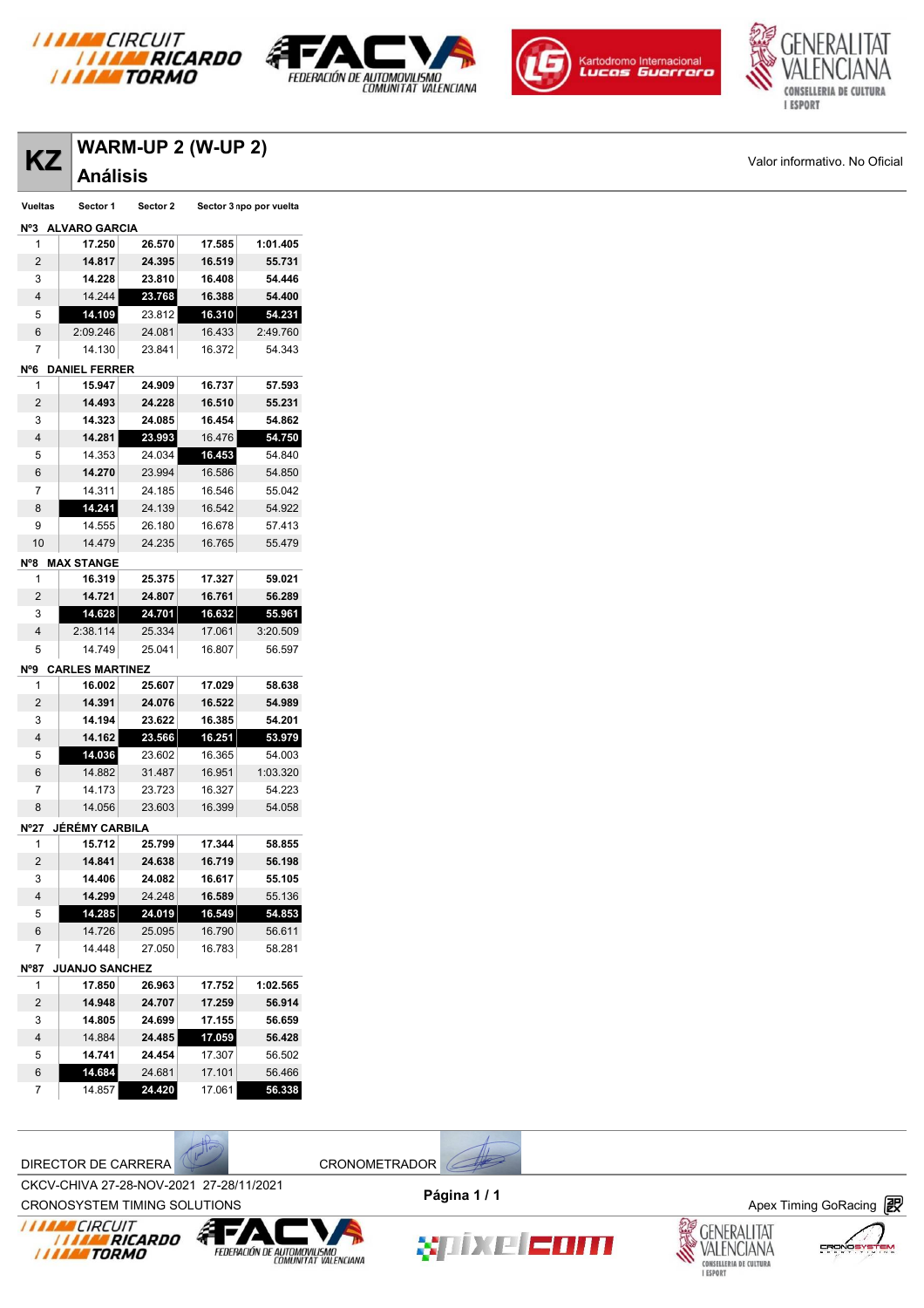







# **KZ CARRERA 1 (R1) Documento 7 OFICIAL**

| KZ            |                        |    | VARRERA I (RI)         |                            |       |                   |         |           |       | <b>DOCUMENTO / OFIVIAL</b> |
|---------------|------------------------|----|------------------------|----------------------------|-------|-------------------|---------|-----------|-------|----------------------------|
|               |                        |    | <b>Resultados</b>      |                            |       |                   |         |           |       |                            |
|               | Pos.                   | N° | Piloto                 | Competidor                 | Total | Dif.              | Interv. | M. Vuelta | Km/h  | Tiempo                     |
| $=$           |                        | 3  | <b>ALVARO GARCIA</b>   | <b>ATK MOTORSPORT</b>      | 16    |                   |         | 54.219    | 94.82 | 14:39.413                  |
| =             | 2                      | 22 | <b>ANGEL MARIN</b>     | <b>JUAN ANDRES SANCHEZ</b> | 16    | 4.849             | 4.849   | 54.524    | 94.29 | 14:44.262                  |
| $\triangle^2$ | 3                      | 27 | <b>JÉRÉMY CARBILA</b>  | PRAGA RACING               | 16    | 6.518             | 1.669   | 54.742    | 93.91 | 14:45.931                  |
| $\triangle^3$ | $\overline{4}$         |    | <b>DIEGO CUELLAR</b>   | <b>DIEGO CUELLAR</b>       | 16    | 33.581            | 27.063  | 55.489    | 92.65 | 15:12.994                  |
|               | <b>No Clasificados</b> |    |                        |                            |       |                   |         |           |       |                            |
|               |                        | 6  | <b>DANIEL FERRER</b>   | <b>DMK RACING TEAM</b>     |       | Sin Vuelta        |         |           |       |                            |
|               |                        | 8  | <b>MAX STANGE</b>      | MALLORCA COMPETICIO        |       | <b>Sin Vuelta</b> |         |           |       |                            |
|               |                        | 9  | <b>CARLES MARTINEZ</b> | PRAGA RACING               |       | <b>Sin Vuelta</b> |         |           |       |                            |
|               |                        | 87 | <b>JUANJO SANCHEZ</b>  | <b>JUANJO SANCHEZ</b>      |       | <b>DNS</b>        |         |           |       |                            |

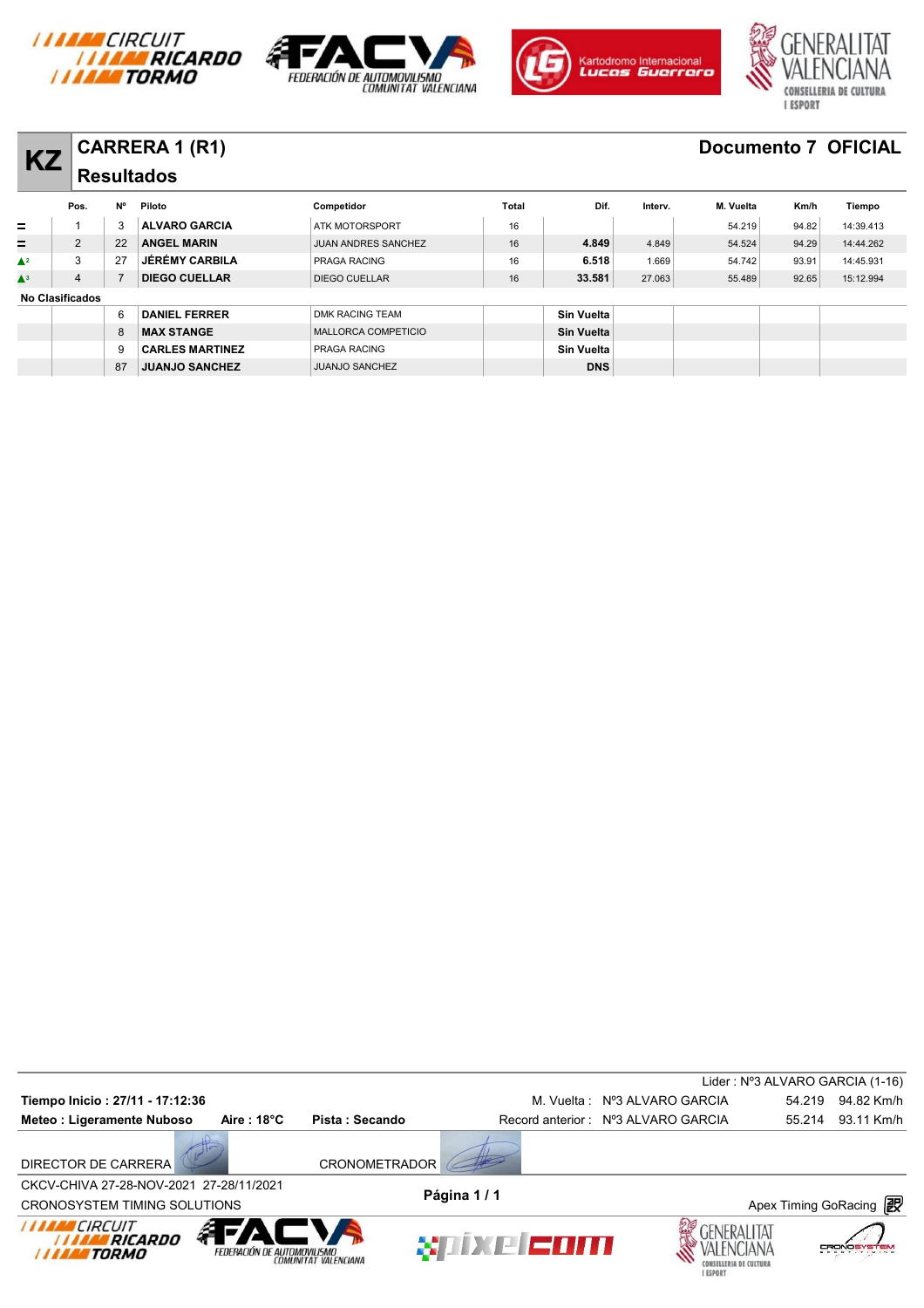







**KZ** CARRERA 1 (R1)<br>
Valor informativo. No Oficial<br>
Valor informativo. No Oficial **Vuelta a vuelta** 

|           | $\mathbf{1}$     | $\overline{2}$                          | $\mathbf{3}$                                              | $\overline{4}$                                             | $\sqrt{5}$ | $\bf 6$ | $\overline{7}$ | $\bf8$ |
|-----------|------------------|-----------------------------------------|-----------------------------------------------------------|------------------------------------------------------------|------------|---------|----------------|--------|
|           |                  |                                         |                                                           |                                                            |            |         |                |        |
| Vuelta 1  | $\mathbf 3$      | ${\bf 22}$<br>1.8                       | $\bf 27$<br>0.5                                           | $\mathbf{7}_{_{0.7}}$                                      |            |         |                |        |
| Vuelta 2  | $\mathbf 3$      | $\bf 22$<br>1.9                         | ${\bf 27}$<br>$0.6\,$                                     | $\overline{7}$<br>11.9                                     |            |         |                |        |
| Vuelta 3  | $\mathbf 3$      | $\mathbf{22}_{_{\color{red}1.8}}$       | $\mathbf{27}_{_{\mathbf{0.8}}}$                           | $\mathbf{7}_{13.0}$                                        |            |         |                |        |
| Vuelta 4  | $\mathbf 3$      | $\bf 22$<br>$2.1\,$                     | $\bf 27$<br>$1.0$                                         | $\overline{7}$<br>13.5                                     |            |         |                |        |
| Vuelta 5  | $\mathbf 3$      | $\underset{2.6}{\textbf{22}}$           | $\mathbf{27}_{_{\color{red}1.0}}$                         | $\overline{7}$<br>14.5                                     |            |         |                |        |
| Vuelta 6  | $\mathbf 3$      | $\mathbf{22} \atop \phantom{000}_{2.9}$ | $\begin{array}{c} \textbf{27}\\ \textbf{1.4} \end{array}$ | $\begin{array}{c} \mathbf{7} \\ \mathbf{16.5} \end{array}$ |            |         |                |        |
| Vuelta 7  | $\mathbf 3$      | $\bf 22$<br>$3.3\,$                     | $\mathbf{27}_{\scriptscriptstyle{1.5}}$                   | $\overline{\mathbf{7}}$<br>18.1                            |            |         |                |        |
| Vuelta 8  | $\mathbf 3$      | ${\bf 22}$<br>3.4                       | $\begin{array}{c} \textbf{27}\\ \textbf{2.4} \end{array}$ | $\overline{7}$<br>18.6                                     |            |         |                |        |
| Vuelta 9  | $\mathbf 3$      | $\mathbf{22}_{_{3.8}}$                  | $\mathbf{27}_{\scriptscriptstyle{2.8}}$                   | $\overline{7}$<br>19.5                                     |            |         |                |        |
| Vuelta 10 | $\mathbf 3$      | $\mathbf{22}_{\scriptscriptstyle{4.0}}$ | $\mathbf{27}_{_{\mathbf{2.7}}}$                           | $\overline{\mathbf{7}}$<br>20.7                            |            |         |                |        |
| Vuelta 11 | $\boldsymbol{3}$ | $\mathbf{22}_{\scriptscriptstyle{4.7}}$ | $\mathbf{27}_{\scriptscriptstyle{2.4}}$                   | $\frac{7}{21.8}$                                           |            |         |                |        |
| Vuelta 12 | $\mathbf 3$      | $\mathbf{22}_{\scriptscriptstyle{5.1}}$ | $\mathbf{27}_{_{\mathbf{2.3}}}$                           | $\overline{7}$<br>22.8                                     |            |         |                |        |
| Vuelta 13 | $\mathbf 3$      | $22$<br>$5.1$                           | $\mathbf{27}_{_{\mathbf{2.3}}}$                           | $\frac{7}{23.7}$                                           |            |         |                |        |
| Vuelta 14 | $\mathbf 3$      | ${\bf 22}$<br>5.1                       | ${\bf 27}$<br>$2.2\,$                                     | $\overline{\mathbf{7}}$<br>24.5                            |            |         |                |        |
| Vuelta 15 | $\mathbf 3$      | ${\bf 22}$<br>5.1                       | $\mathbf{27}_{_{\mathbf{2.0}}}$                           | $\overline{7}$<br>25.6                                     |            |         |                |        |
| Vuelta 16 | $\mathbf 3$      | $\mathbf{22}_{\scriptscriptstyle{4.8}}$ | $\mathbf{27}_{\scriptscriptstyle{1.6}}$                   | $\overline{7}$<br>27.0                                     |            |         |                |        |



CROV-CHIVA 27-20-NOV-2021 27-20711/2021<br>CRONOSYSTEM TIMING SOLUTIONS **Apex Timing GoRacing** CKCV-CHIVA 27-28-NOV-2021 27-28/11/2021 **Página 1 / 1**





xiixe com





FROM

≡M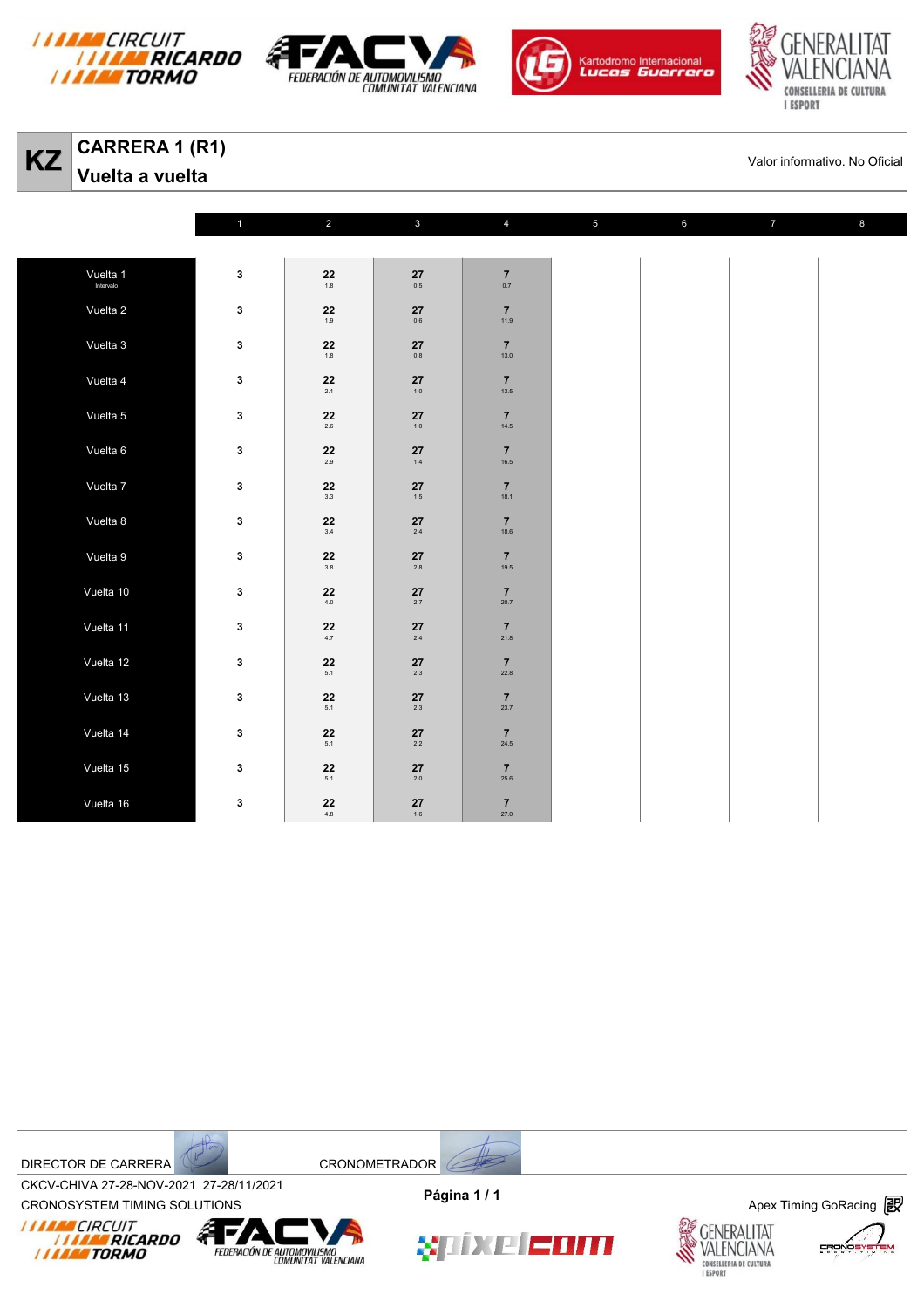







**KZ** CARRERA 1 (R1)<br> **KZ** Análisis

| ΚZ             |                   | VARRERA I (RI) |                         |        |                |                       |          |                         |        |
|----------------|-------------------|----------------|-------------------------|--------|----------------|-----------------------|----------|-------------------------|--------|
|                | <b>Análisis</b>   |                |                         |        |                |                       |          |                         |        |
| <b>Vueltas</b> | Sector 1          | Sector 2       | Sector 3 npo por vuelta |        | <b>Vueltas</b> | Sector 1              | Sector 2 | Sector 3 npo por vuelta |        |
|                | Nº3 ALVARO GARCIA |                |                         |        | $N^{\circ}27$  | <b>JÉRÉMY CARBILA</b> |          |                         |        |
| 1              | 16.514            | 24.286         | 16.616                  | 57.416 | 1              | 17.526                | 24.364   | 16.771                  | 58.661 |
| $\overline{2}$ | 14.315            | 23.950         | 16.553                  | 54.818 | $\overline{2}$ | 14.393                | 24.073   | 16.542                  | 55.008 |
| 3              | 14.319            | 23.897         | 16.419                  | 54.635 | 3              | 14.301                | 23.940   | 16.510                  | 54.751 |
| $\overline{4}$ | 14.155            | 23.754         | 16.508                  | 54.417 | $\overline{4}$ | 14.320                | 23.967   | 16.607                  | 54.894 |
| 5              | 14.188            | 23.662         | 16.369                  | 54.219 | 5              | 14.212                | 23.916   | 16.614                  | 54.742 |
| 6              | 14.101            | 23.697         | 16.517                  | 54.315 | 6              | 14.250                | 24.119   | 16.634                  | 55.003 |
| $\overline{7}$ | 14.149            | 23.722         | 16.387                  | 54.258 | 7              | 14.152                | 24.081   | 16.538                  | 54.771 |
| 8              | 14.173            | 23.883         | 16.537                  | 54.593 | 8              | 14.246                | 24.045   | 17.264                  | 55.555 |
| 9              | 14.170            | 23.867         | 16.460                  | 54.497 | 9              | 14.323                | 24.083   | 16.888                  | 55.294 |
| 10             | 14.156            | 23.881         | 16.617                  | 54.654 | 10             | 14.253                | 23.980   | 16.580                  | 54.813 |
| 11             | 14.158            | 23.826         | 16.537                  | 54.521 | 11             | 14.300                | 23.977   | 16.597                  | 54.874 |
| 12             | 14.253            | 23.906         | 16.590                  | 54.749 | 12             | 14.301                | 24.079   | 16.687                  | 55.067 |
| 13             | 14.220            | 23.974         | 16.696                  | 54.890 | 13             | 14.216                | 24.057   | 16.603                  | 54.876 |
| 14             | 14.249            | 24.265         | 16.638                  | 55.152 | 14             | 14.278                | 24.138   | 16.644                  | 55.060 |
| 15             | 14.361            | 24.252         | 16.706                  | 55.319 | 15             | 14.260                | 24.086   | 16.829                  | 55.175 |
| 16             | 14.387            | 24.618         | 17.042                  | 56.047 | 16             | 14.586                | 23.994   | 16.737                  | 55.317 |
| N07            | DIEGO CUELLAR     |                |                         |        |                |                       |          |                         |        |

|                         | DIEGO COELLAR      |        |        |          |
|-------------------------|--------------------|--------|--------|----------|
| 1                       | 17.686             | 24.718 | 16.871 | 59.275   |
| $\overline{c}$          | 24.366             | 24.851 | 17.048 | 1:06.265 |
| 3                       | 14.742             | 24.368 | 16.661 | 55.771   |
| 4                       | 14.583             | 24.218 | 16.688 | 55.489   |
| 5                       | 14.652             | 24.284 | 16.724 | 55.660   |
| 6                       | 14.808             | 24.526 | 17.737 | 57.071   |
| 7                       | 14.814             | 24.558 | 16.940 | 56.312   |
| 8                       | 14.730             | 24.510 | 16.849 | 56.089   |
| 9                       | 14.605             | 24.669 | 16.915 | 56.189   |
| 10                      | 14.665             | 24.471 | 16.908 | 56.044   |
| 11                      | 14.621             | 24.475 | 16.874 | 55.970   |
| 12                      | 14.727             | 24.504 | 16.760 | 55.991   |
| 13                      | 14.612             | 24.427 | 16.831 | 55.870   |
| 14                      | 14.565             | 24.404 | 16.858 | 55.827   |
| 15                      | 14.780             | 24.617 | 16.897 | 56.294   |
| 16                      | 14.787             | 24.684 | 17.225 | 56.696   |
|                         |                    |        |        |          |
| $N^{\circ}22$           | <b>ANGEL MARIN</b> |        |        |          |
| 1                       | 17.238             | 24.615 | 16.762 | 58.615   |
| $\overline{2}$          | 14.366             | 24.083 | 16.510 | 54.959   |
| 3                       | 14.312             | 23.865 | 16.347 | 54.524   |
| $\overline{\mathbf{4}}$ | 14.298             | 23.921 | 16.505 | 54.724   |
| 5                       | 14.226             | 23.903 | 16.517 | 54.646   |
| 6                       | 14.216             | 23.913 | 16.488 | 54.617   |
| 7                       | 14.232             | 23.986 | 16.439 | 54.657   |
| 8                       | 14.177             | 23.924 | 16.631 | 54.732   |
| 9                       | 14.290             | 24.120 | 16.505 | 54.915   |
| 10                      | 14.229             | 23.940 | 16.664 | 54.833   |
| 11                      | 14.318             | 24.052 | 16.834 | 55.204   |
| 12                      | 14.426             | 24.063 | 16.665 | 55.154   |
| 13                      | 14.329             | 23.993 | 16.588 | 54.910   |
| 14                      | 14.339             | 24.089 | 16.745 | 55.173   |
| 15                      | 14.370             | 24.161 | 16.809 | 55.340   |

DIRECTOR DE CARRERA CHE CONOMETRADOR

*I I I I I I CIRCUIT<br>I I I I I I RICARDO*<br>I I I I I I TORMO

CROV-CHIVA 27-20-NOV-2021 27-20711/2021<br>CRONOSYSTEM TIMING SOLUTIONS **Apex Timing GoRacing** CKCV-CHIVA 27-28-NOV-2021 27-28/11/2021 **Página 1 / 1**

**《下》** 

FEDERACIÓN DE AUTOMOVILISMO







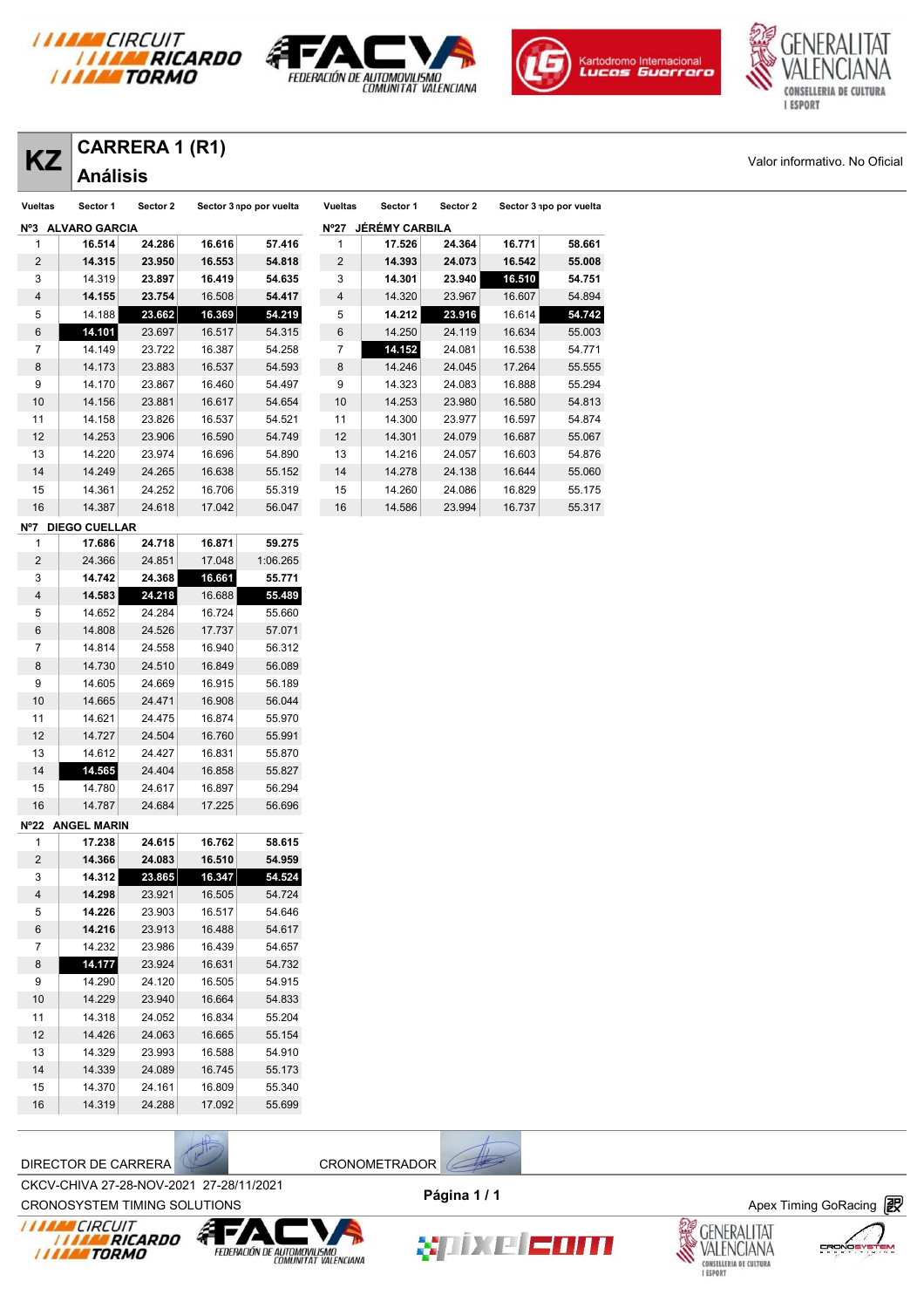







### **KZ CARRERA 1 (R1) Documento 6 Parrilla de Salida**



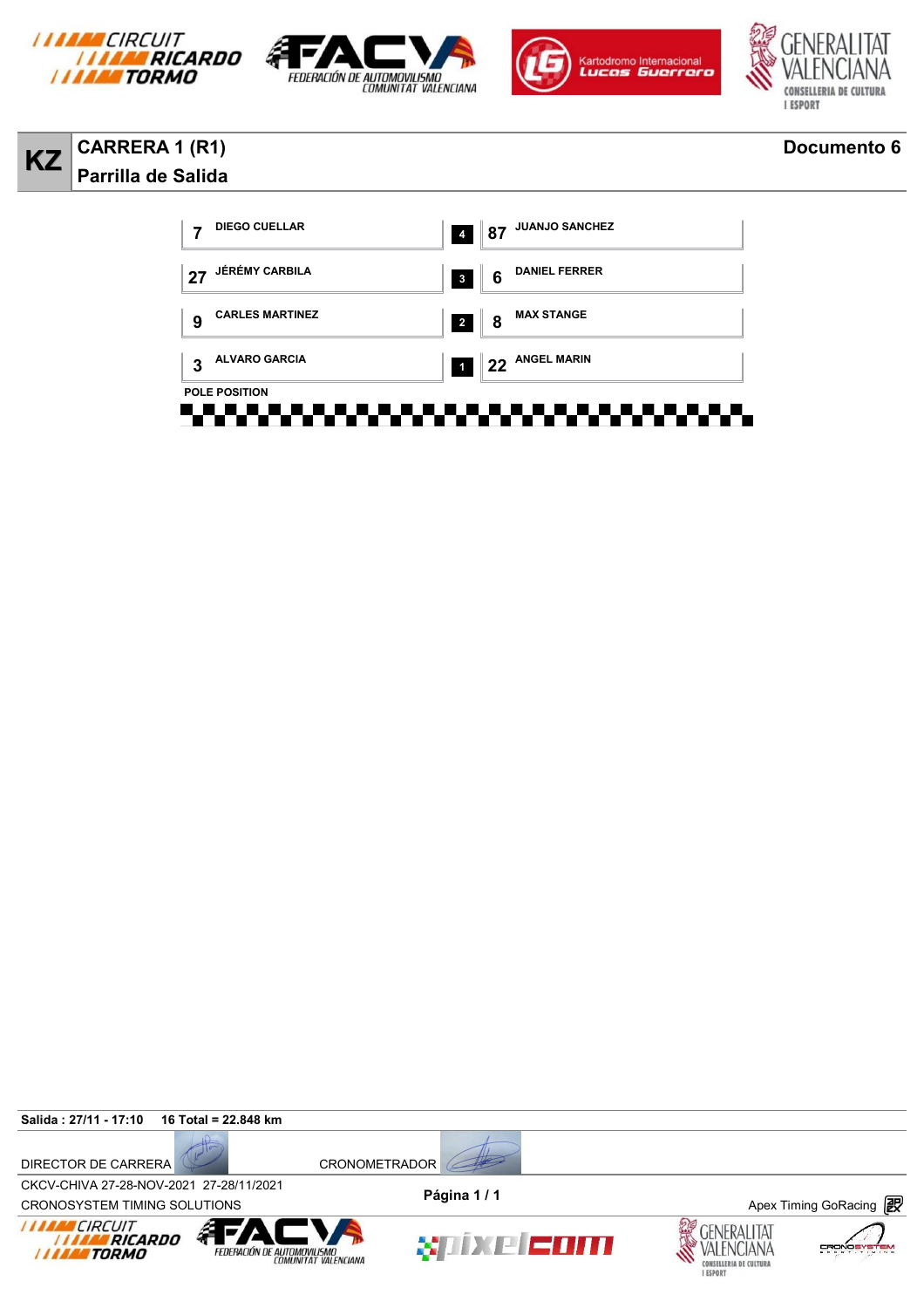







# **KZ ENTRENAMIENTOS CRONOMETRADOS (Q1)** Documento 5 OFICIAL

| <b>KZ</b>      |           | EN I RENAMIEN I US URUNUME I RADUS (QT) |          |          |          |        |       | <b>DOCUMENTO 3 OFIVIAL</b> |                |
|----------------|-----------|-----------------------------------------|----------|----------|----------|--------|-------|----------------------------|----------------|
|                |           | <b>Resultados</b>                       |          |          |          |        |       |                            |                |
| Pos.           | <b>N°</b> | Piloto                                  | Sector 1 | Sector 2 | Sector 3 | Tiempo | Dif.  | Km/h                       | Total          |
|                | 3         | <b>ALVARO GARCIA</b>                    | 14.320   | 24.197   | 16.697   | 55.214 |       | 93.11                      | 2              |
| $\overline{2}$ | 22        | <b>ANGEL MARIN</b>                      | 14.563   | 24.202   | 16.498   | 55.263 | 0.049 | 93.02                      | 3              |
| 3              | 9         | <b>CARLES MARTINEZ</b>                  | 14.426   | 24.116   | 16.882   | 55.424 | 0.210 | 92.75                      | $\overline{2}$ |
| 4              | 8         | <b>MAX STANGE</b>                       | 14.442   | 24.687   | 16.874   | 56,003 | 0.789 | 91.80                      | 3              |
| 5              | 27        | <b>JÉRÉMY CARBILA</b>                   | 14.743   | 24.444   | 16.847   | 56.034 | 0.820 | 91.74                      | 3              |
| 6              | 6         | <b>DANIEL FERRER</b>                    | 14.752   | 24.442   | 16.981   | 56.175 | 0.961 | 91.51                      | 3              |
|                |           | <b>DIEGO CUELLAR</b>                    | 14.855   | 25,000   | 16.852   | 56.707 | 1.493 | 90.66                      | 3              |
| 8              | 87        | <b>JUANJO SANCHEZ</b>                   | 15.033   | 25.090   | 17.190   | 57.313 | 2.099 | 89.70                      | 3              |
|                |           |                                         |          |          |          |        |       |                            |                |

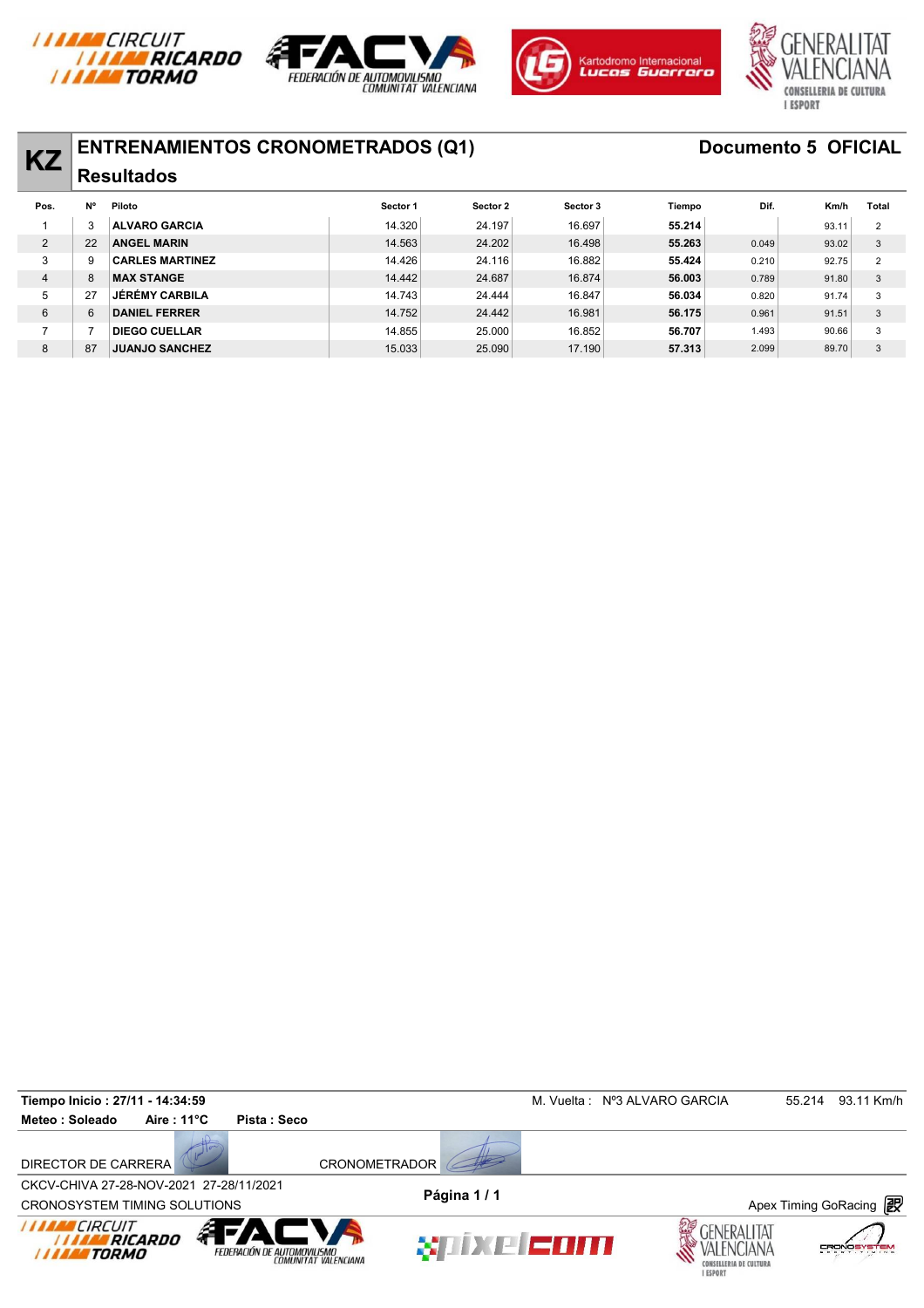







| <b>KZ</b>      |                  | <b>ENTRENAMIENTOS CRONOMETRADOS (Q1)</b><br><b>Best Sectors Analysis</b> |                |                      |        |                |                 |        |                |           |                                  |                  | Valor informativo. No Oficial |       |
|----------------|------------------|--------------------------------------------------------------------------|----------------|----------------------|--------|----------------|-----------------|--------|----------------|-----------|----------------------------------|------------------|-------------------------------|-------|
| Pos.           | -S1<br><b>N°</b> | Tiempo                                                                   | Pos.           | S <sub>2</sub><br>N° | Tiempo | Pos.           | S3<br><b>N°</b> | Tiempo | Pos.           | <b>N°</b> | <b>Ideal Lap Times</b><br>Piloto | <b>Ideal Lap</b> | Best Lap                      | Diff. |
|                | 3                | 14.320                                                                   | $\mathbf{1}$   | 9                    | 24.116 | $\overline{1}$ | 3               | 16.450 |                | 3         | <b>ALVARO GARCIA</b>             | 54.967           | 55.214                        | 0.247 |
| $\overline{2}$ | 9                | 14.426                                                                   | $\overline{2}$ | 3                    | 24.197 | $\overline{2}$ | 22              | 16.498 | 2              | 9         | <b>CARLES MARTINEZ</b>           | 55.168           | 55.424                        | 0.256 |
| 3              | 8                | 14.442                                                                   | 3              | 22                   | 24.202 | 3              | 9               | 16.626 | 3              | 22        | <b>ANGEL MARIN</b>               | 55.249           | 55.263                        | 0.014 |
| $\overline{4}$ | 22               | 14.549                                                                   | $\overline{4}$ | 6                    | 24.442 | $\overline{4}$ | 6               | 16.709 | $\overline{4}$ | 8         | <b>MAX STANGE</b>                | 55,893           | 56.003                        | 0.110 |
| 5              | 27               | 14.743                                                                   | 5              | 27                   | 24.444 | 5              | 27              | 16.748 | 5              | 6         | <b>DANIEL FERRER</b>             | 55.903           | 56.175                        | 0.272 |
| 6              | 6                | 14.752                                                                   | 6              | 8                    | 24.658 | 6              | 8               | 16.793 | 6              | 27        | <b>JÉRÉMY CARBILA</b>            | 55.935           | 56.034                        | 0.099 |
|                | 7                | 14.855                                                                   | $\overline{7}$ |                      | 24.725 | $\overline{7}$ |                 | 16.852 | $\overline{7}$ |           | <b>DIEGO CUELLAR</b>             | 56.432           | 56.707                        | 0.275 |
| 8              | 87               | 15.033                                                                   | 8              | 87                   | 25.090 | 8              | 87              | 17.190 | 8              | 87        | <b>JUANJO SANCHEZ</b>            | 57.313           | 57.313                        |       |

DIRECTOR DE CARRERA CRONOMETRADOR



CROV-CHIVA 27-20-NOV-2021 27-20711/2021<br>CRONOSYSTEM TIMING SOLUTIONS **Apex Timing GoRacing** CKCV-CHIVA 27-28-NOV-2021 27-28/11/2021 **Página 1 / 1**









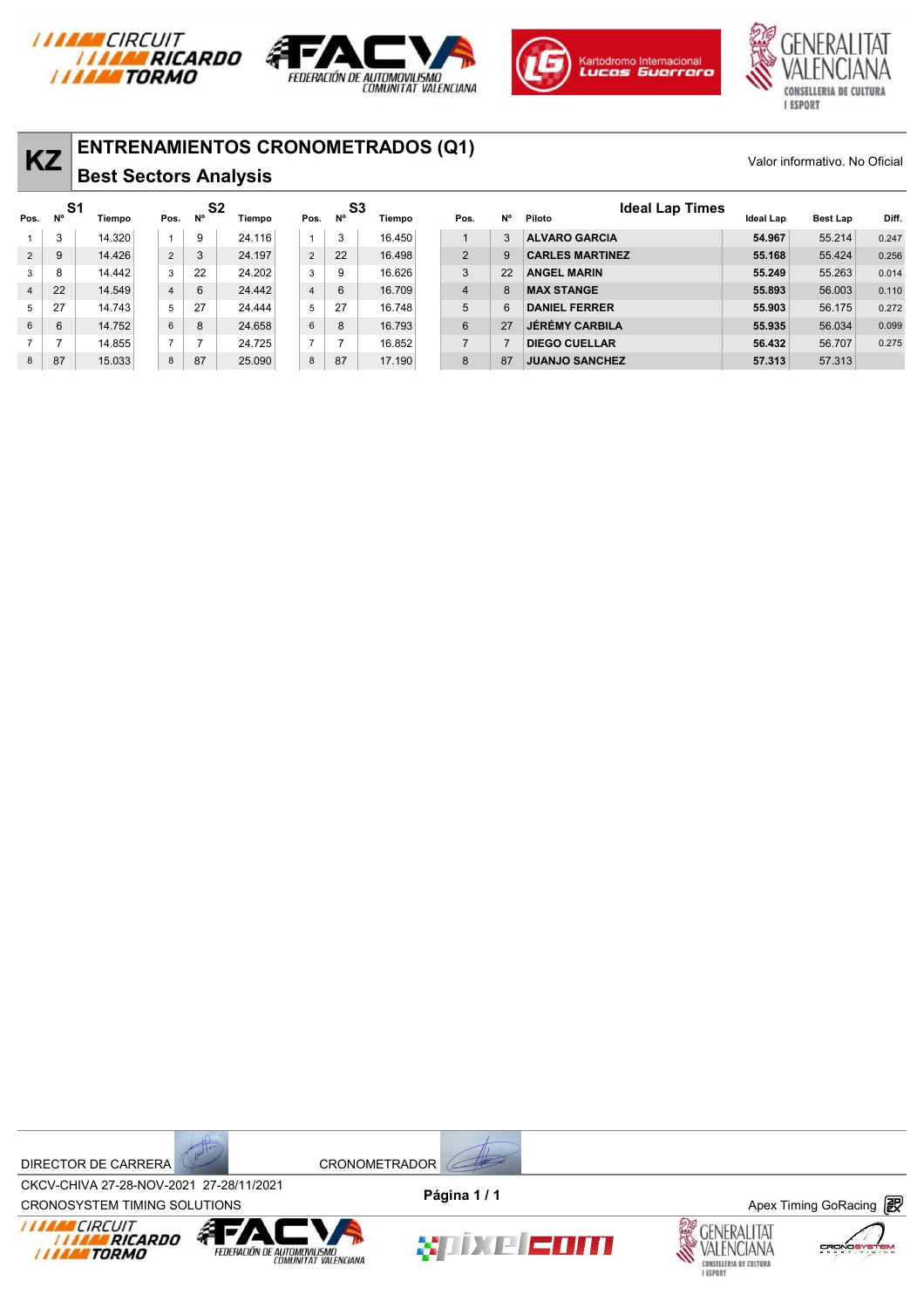







| <b>ENTREN</b>   |
|-----------------|
| <b>Análisis</b> |

**KZ** ENTRENAMIENTOS CRONOMETRADOS (Q1)<br>
Valor informativo. No Oficial<br>
Vueltas Sector 1 Sector 2 Sector 3 npo por vuelta **Nº3 ALVARO GARCIA 14.631 24.204 16.450 55.285 14.320 24.197** 16.697 **55.214 Nº6 DANIEL FERRER 15.124 24.680 16.709 56.513 14.752 24.442** 16.981 **56.175** 14.916 24.622 17.324 56.862 **Nº7 DIEGO CUELLAR 15.204 24.935 17.028 57.167 14.855** 25.000 **16.852 56.707** 15.123 **24.725** 16.880 56.728 **Nº8 MAX STANGE 14.724 24.658 16.793 56.175 14.442** 24.687 16.874 **56.003** 14.683 25.540 17.660 57.883 **Nº9 CARLES MARTINEZ 14.736 24.409 16.626 55.771 14.426 24.116** 16.882 **55.424 Nº22 ANGEL MARIN 14.993 24.644 16.852 56.489 14.549** 25.591 18.162 58.302 14.563 **24.202 16.498 55.263 Nº27 JÉRÉMY CARBILA 15.068 24.982 16.748 56.798**

| 24.830<br>2<br>14.779<br>17.202    | 56.811 |
|------------------------------------|--------|
| 14.743<br>24,444<br>3<br>16.847    | 56.034 |
| <b>JUANJO SANCHEZ</b><br>$N^{o}87$ |        |
| 15.919<br>17.716<br>25.876<br>1    | 59.511 |
| 2<br>15.216<br>25.404<br>17.305    | 57.925 |
| 25,090<br>3<br>15,033<br>17.190    | 57.313 |

DIRECTOR DE CARRERA CRONOMETRADOR



CROV-CHIVA 27-20-NOV-2021 27-20711/2021<br>CRONOSYSTEM TIMING SOLUTIONS **Apex Timing GoRacing** CKCV-CHIVA 27-28-NOV-2021 27-28/11/2021









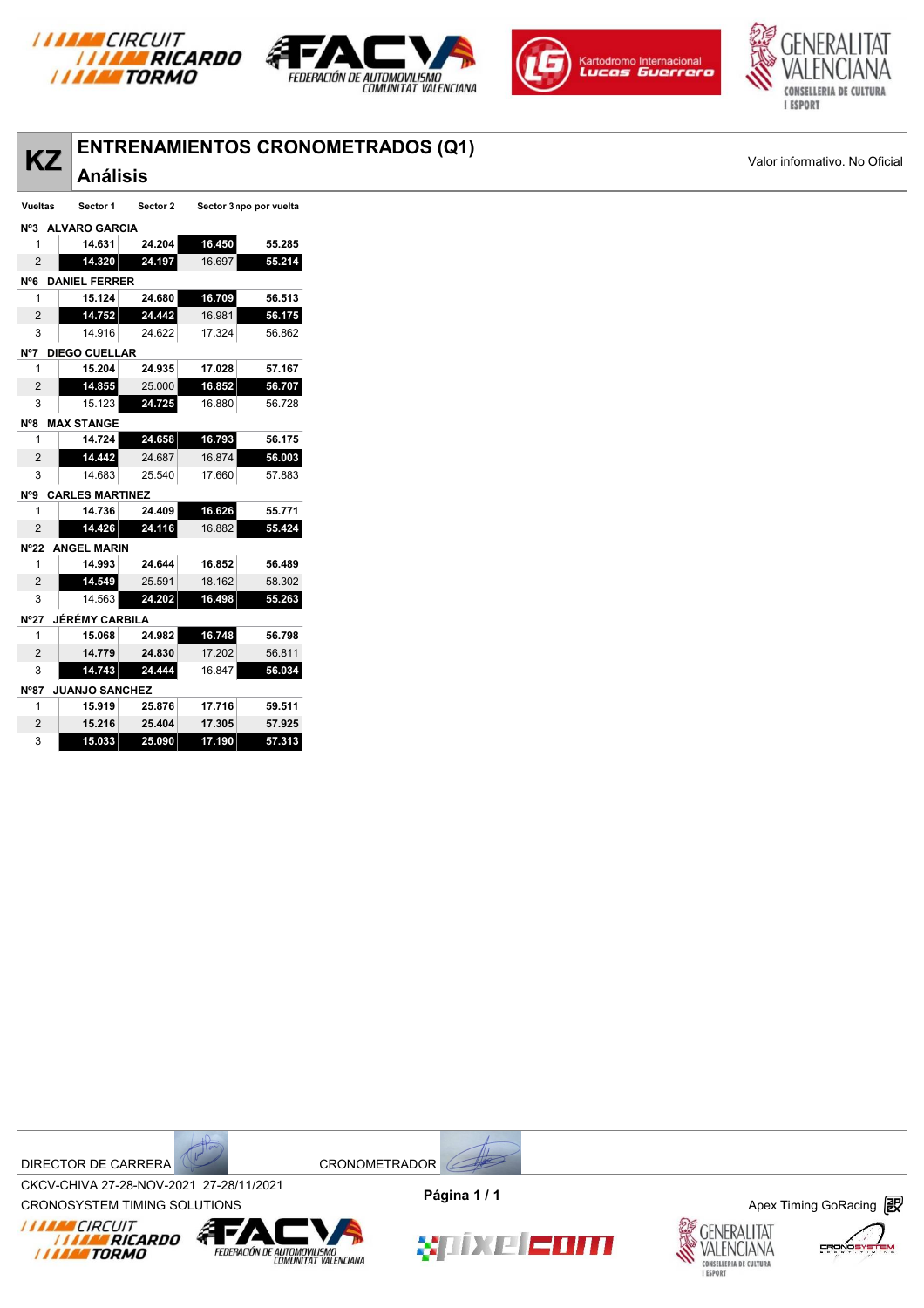







# **KZ WARM-UP 1 (W-UP 1) Documento 4**

| <b>KZ</b> |    | VVARIVI-UF I (VV-UF I) |          |          |          |        |       | <b>DOCUMBING 4</b> |                |
|-----------|----|------------------------|----------|----------|----------|--------|-------|--------------------|----------------|
|           |    | <b>Resultados</b>      |          |          |          |        |       |                    |                |
| Pos.      | N° | Piloto                 | Sector 1 | Sector 2 | Sector 3 | Tiempo | Dif.  | Km/h               | Total          |
|           | g  | <b>CARLES MARTINEZ</b> | 14.074   | 23.459   | 16.238   | 53.771 |       | 95.61              | 6              |
| 2         | 3  | <b>ALVARO GARCIA</b>   | 14.030   | 23.610   | 16.244   | 53.884 | 0.113 | 95.40              | 8              |
| 3         | 27 | <b>JÉRÉMY CARBILA</b>  | 14.263   | 23.715   | 16.312   | 54.290 | 0.519 | 94.69              | $\overline{7}$ |
| 4         | 6  | <b>DANIEL FERRER</b>   | 14.230   | 23.987   | 16.429   | 54.646 | 0.875 | 94.07              | $\overline{7}$ |
| 5         |    | <b>DIEGO CUELLAR</b>   | 14.477   | 24.182   | 16.636   | 55.295 | 1.524 | 92.97              | 3              |
| 6         | 8  | <b>MAX STANGE</b>      | 14.556   | 24.326   | 16.717   | 55.599 | 1.828 | 92.46              | $\overline{7}$ |
|           | 87 | <b>JUANJO SANCHEZ</b>  | 14.593   | 24.224   | 17.011   | 55.828 | 2.057 | 92.08              | 9              |
| 8         | 22 | <b>ANGEL MARIN</b>     | 14.746   | 24.568   | 17.009   | 56.323 | 2.552 | 91.27              | 5              |
|           |    |                        |          |          |          |        |       |                    |                |

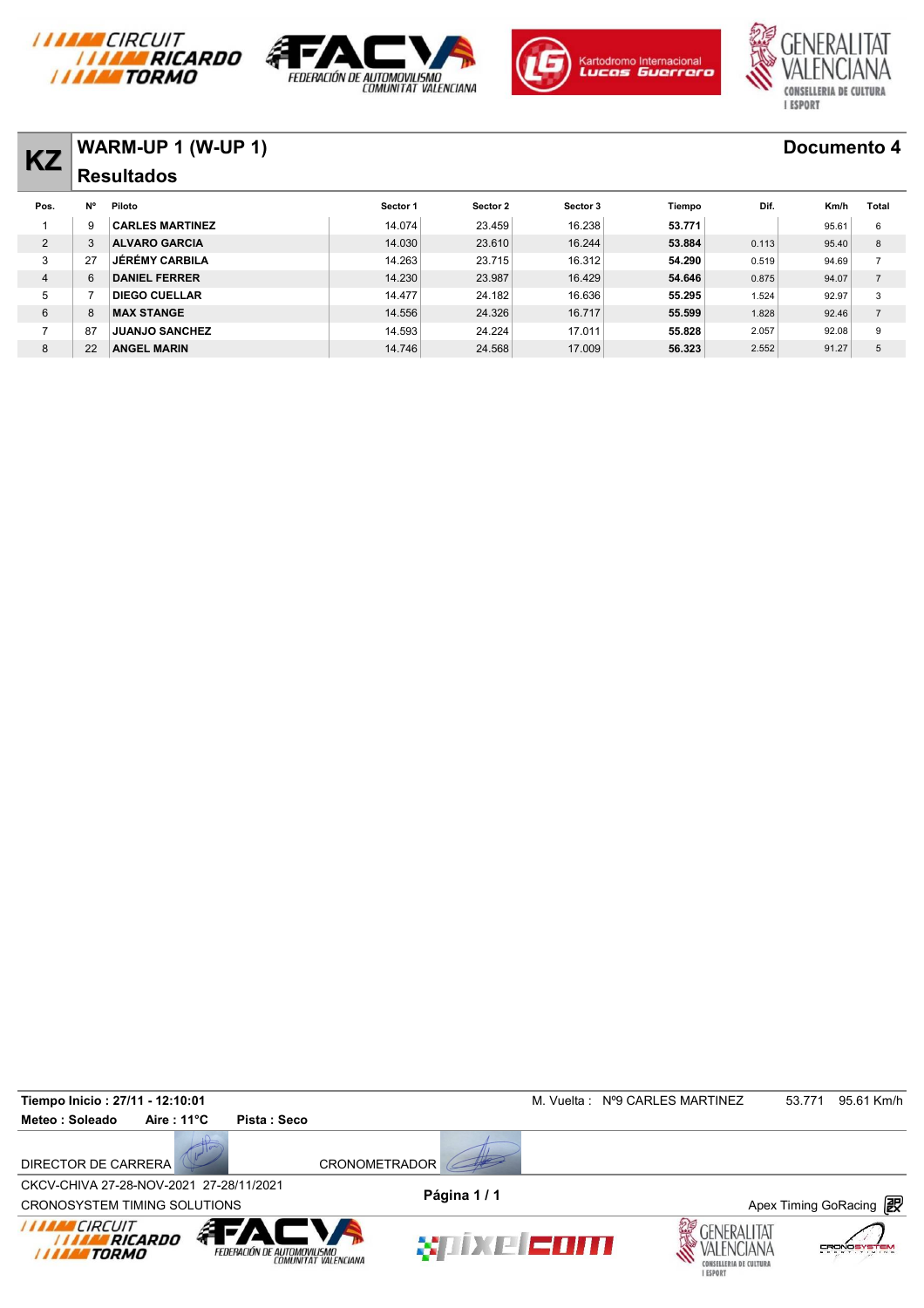







| <b>KZ</b>      |          | WARM-UP 1 (W-UP 1)<br><b>Best Sectors Analysis</b> |                |                      |        |                |    |              |                |           |                                  |           | Valor informativo. No Oficial |       |
|----------------|----------|----------------------------------------------------|----------------|----------------------|--------|----------------|----|--------------|----------------|-----------|----------------------------------|-----------|-------------------------------|-------|
| Pos.           | S1<br>N° | Tiempo                                             | Pos.           | S <sub>2</sub><br>N° | Tiempo | Pos.           | N° | S3<br>Tiempo | Pos.           | <b>N°</b> | <b>Ideal Lap Times</b><br>Piloto | Ideal Lap | <b>Best Lap</b>               | Diff. |
|                | 3        | 14.019                                             |                | 9                    | 23.459 |                | 3  | 16.184       |                | 9         | <b>CARLES MARTINEZ</b>           | 53.742    | 53.771                        | 0.029 |
| $\overline{2}$ | 9        | 14.045                                             | $\overline{2}$ | 3                    | 23.610 | $\overline{2}$ | 9  | 16.238       | 2              | 3         | <b>ALVARO GARCIA</b>             | 53.813    | 53.884                        | 0.071 |
| 3              | 27       | 14.156                                             | 3              | 27                   | 23.715 | 3              | 27 | 16.312       | 3              | 27        | <b>JÉRÉMY CARBILA</b>            | 54.183    | 54.290                        | 0.107 |
| $\overline{4}$ | 6        | 14.214                                             | $\overline{4}$ | 6                    | 23.987 | $\overline{4}$ | 6  | 16.429       | $\overline{4}$ | 6         | <b>DANIEL FERRER</b>             | 54.630    | 54,646                        | 0.016 |
| 5              | 8        | 14.450                                             | 5              |                      | 24.182 | 5              | ⇁  | 16.636       | 5              |           | <b>DIEGO CUELLAR</b>             | 55.295    | 55.295                        |       |
| 6              |          | 14.477                                             | 6              | 87                   | 24.224 | 6              | 8  | 16.717       | 6              | 8         | <b>MAX STANGE</b>                | 55.493    | 55,599                        | 0.106 |
| $\overline{7}$ | 22       | 14.532                                             | $\overline{7}$ | 8                    | 24.326 | $\overline{z}$ | 87 | 16.996       | $\overline{7}$ | 87        | <b>JUANJO SANCHEZ</b>            | 55.813    | 55.828                        | 0.015 |
| 8              | 87       | 14.593                                             | 8              | 22                   | 24.568 | 8              | 22 | 17.009       | 8              | 22        | <b>ANGEL MARIN</b>               | 56.109    | 56.323                        | 0.214 |



CROV-CHIVA 27-20-NOV-2021 27-20711/2021<br>CRONOSYSTEM TIMING SOLUTIONS **Apex Timing GoRacing** CKCV-CHIVA 27-28-NOV-2021 27-28/11/2021 **Página 1 / 1**







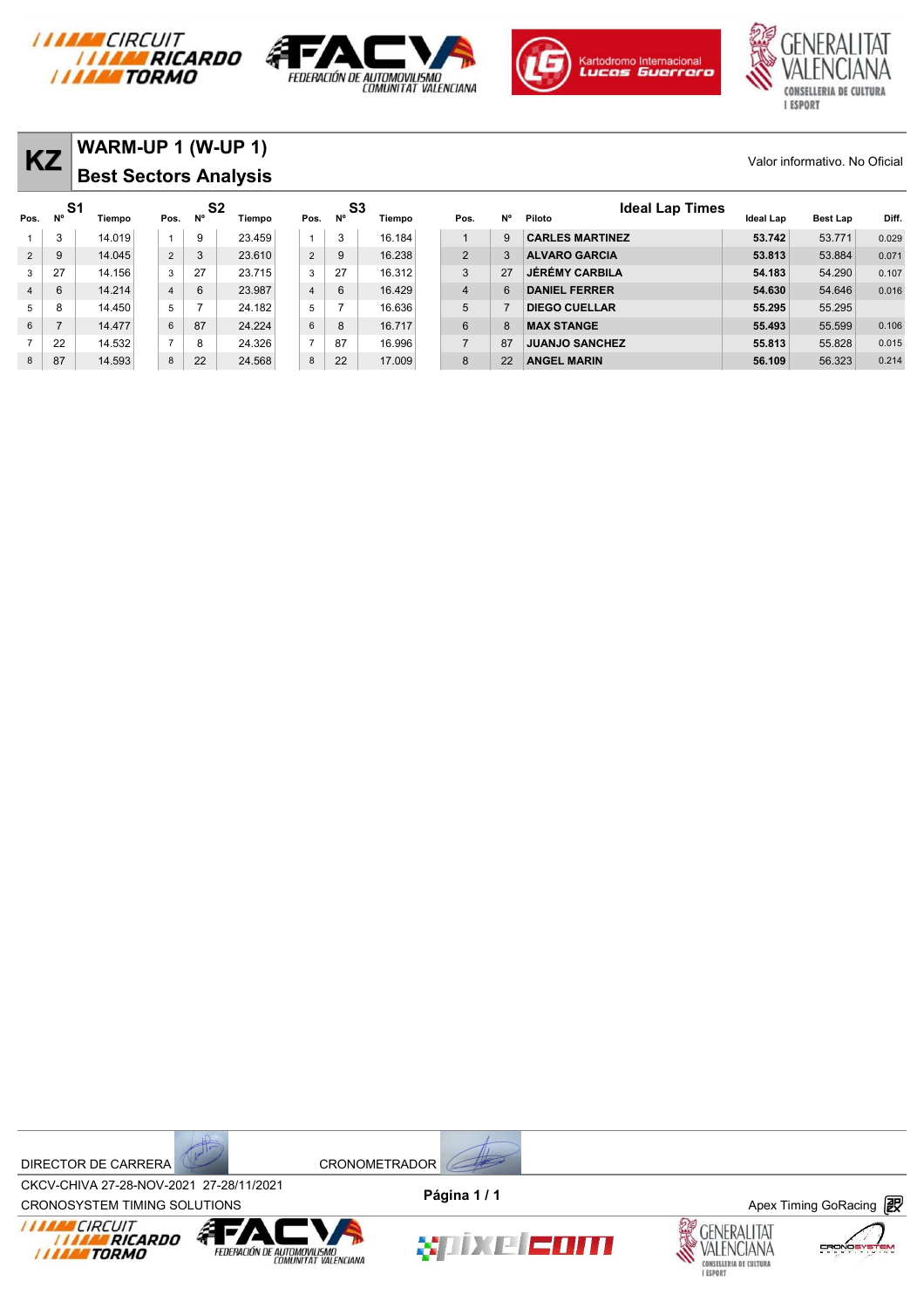







# **KZ** WARM-UP 1 (W-UP 1) Valor informativo. No Oficial

| ΚZ      | Análisis               |          | VARIVI-UF I (VV-UF I) |                         |                |
|---------|------------------------|----------|-----------------------|-------------------------|----------------|
| Vueltas | Sector 1               | Sector 2 |                       | Sector 3 npo por vuelta | Vuel           |
| N°3     | <b>ALVARO GARCIA</b>   |          |                       |                         | N°8            |
| 1       | 14.706                 | 24.206   | 16.415                | 55.327                  | 1              |
| 2       | 14.118                 | 23.661   | 16.184                | 53.963                  | $\overline{a}$ |
| 3       | 14.019                 | 23.628   | 16.310                | 53.957                  | 3              |
| 4       | 2:06.346               | 29.798   | 16.616                | 2:52.760                | 4              |
| 5       | 14.171                 | 23.919   | 16.530                | 54.620                  | 5              |
| 6       | 14.038                 | 23.690   | 16.305                | 54.033                  | 6              |
| 7       | 14.030                 | 23.610   | 16.244                | 53.884                  | 7              |
| 8       | 14.020                 | 23.716   | 16.335                | 54.071                  | 8              |
| N°6     | <b>DANIEL FERRER</b>   |          |                       |                         | 9              |
| 1       | 14.964                 | 25.459   | 16.724                | 57.147                  |                |
| 2       | 14.314                 | 24.134   | 16.539                | 54.987                  |                |
| 3       | 14.295                 | 24.017   | 16.494                | 54.806                  |                |
| 4       | 3:06.865               | 24.420   | 16.566                | 3:47.851                |                |
| 5       | 14.214                 | 24.113   | 16.559                | 54.886                  |                |
| 6       | 14.248                 | 24.190   | 16.551                | 54.989                  |                |
| 7       | 14.230                 | 23.987   | 16.429                | 54.646                  |                |
| N°7     | <b>DIEGO CUELLAR</b>   |          |                       |                         |                |
| 1       | 16.039                 | 24.801   | 16.763                | 57.603                  |                |
| 2       | 14.535                 | 24.319   | 17.001                | 55.855                  |                |
| 3       | 14.477                 | 24.182   | 16.636                | 55.295                  |                |
| N°8     | <b>MAX STANGE</b>      |          |                       |                         |                |
| 1       | 15.657                 | 24.873   | 16.928                | 57.458                  |                |
| 2       | 14.450                 | 24.600   | 16.787                | 55.837                  |                |
| 3       | 14.556                 | 24.326   | 16.717                | 55.599                  |                |
| 4       | 14.593                 | 24.388   | 16.748                | 55.729                  |                |
| 5       | 2:24.147               | 25.257   | 17.514                | 3:06.918                |                |
| 6       | 14.860                 | 24.935   | 16.904                | 56.699                  |                |
| 7       | 14.583                 | 24.597   | 16.790                | 55.970                  |                |
| N°9     | <b>CARLES MARTINEZ</b> |          |                       |                         |                |
| 1       | 14.423                 | 23.829   | 16.421                | 54.673                  |                |
| 2       | 14.091                 | 23.581   | 16.386                | 54.058                  |                |
| 3       | 14.074                 | 23.459   | 16.238                | 53.771                  |                |
| 4       | 3:12.769               | 25.011   | 16.595                | 3:54.375                |                |
| 5       | 14.053                 | 23.500   | 16.443                | 53.996                  |                |
| 6       | 14.045                 | 23.542   | 16.316                | 53.903                  |                |
| N°22    | <b>ANGEL MARIN</b>     |          |                       |                         |                |
| 1       | 16.097                 | 26.443   | 18.859                | 1:01.399                |                |
| 2       | 15.200                 | 25.000   | 17.272                | 57.472                  |                |
| 3       | 1:47.465               | 27.597   | 17.183                | 2:32.245                |                |
| 4       | 14.746                 | 24.568   | 17.009                | 56.323                  |                |
| 5       | 14.532                 | 24.638   | 17.219                | 56.389                  |                |
| N°27    | JÉRÉMY CARBILA         |          |                       |                         |                |
| 1       | 14.905                 | 24.723   | 16.874                | 56.502                  |                |
| 2       | 14.259                 | 24.264   | 16.552                | 55.075                  |                |
| 3       | 14.476                 | 23.880   | 16.408                | 54.764                  |                |
| 4       | 14.156                 | 24.036   | 16.464                | 54.656                  |                |
| 5       | 2:09.212               | 24.515   | 16.547                | 2:50.274                |                |
| 6       | 14.236                 | 23.899   | 16.394                | 54.529                  |                |
| 7       | 14.263                 | 23.715   | 16.312                | 54.290                  |                |

| <b>Vueltas</b> | Sector 1              | Sector 2 |        | Sector 3 npo por vuelta |
|----------------|-----------------------|----------|--------|-------------------------|
| N°87           | <b>JUANJO SANCHEZ</b> |          |        |                         |
| 1              | 15.537                | 24.743   | 17.110 | 57.390                  |
| 2              | 14.875                | 24.635   | 16,996 | 56.506                  |
| 3              | 14.800                | 24.460   | 17.018 | 56.278                  |
| $\overline{4}$ | 14.664                | 24.358   | 17.031 | 56.053                  |
| 5              | 14.728                | 24.324   | 17.074 | 56.126                  |
| 6              | 14.593                | 24.224   | 17.011 | 55.828                  |
| 7              | 14.747                | 24.389   | 17.252 | 56.388                  |
| 8              | 16.246                | 26.240   | 18.471 | 1:00.957                |
| 9              | 14.764                | 24.428   | 17.108 | 56.300                  |

DIRECTOR DE CARRERA (CRONOMETRADOR)

CKCV-CHIVA 27-28-NOV-2021 27-28/11/2021 **Página 1 / 1**



*I I I I I I CIRCUIT<br>I I I I I I RICARDO*<br>I I I I I I TORMO







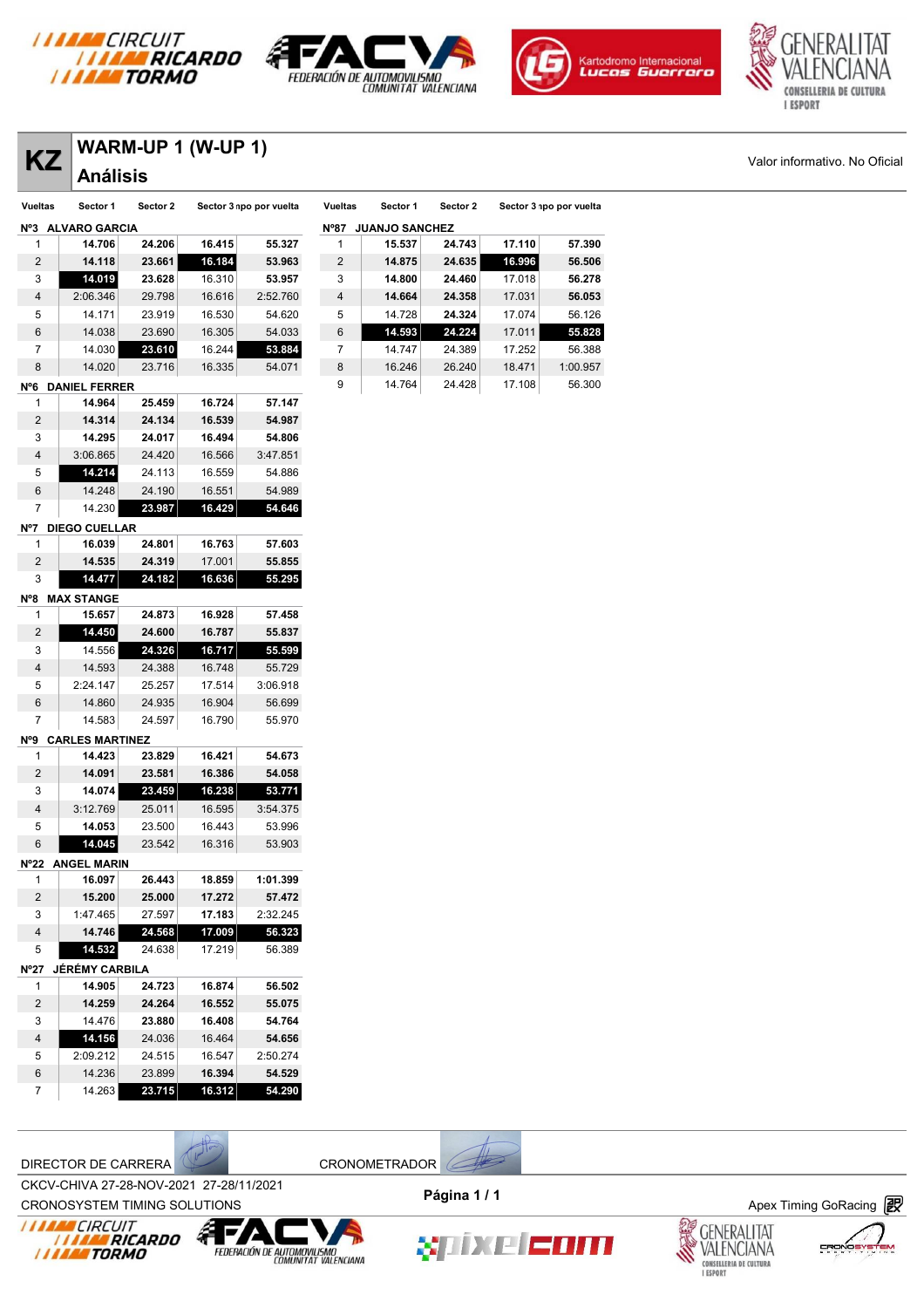







### **KZ FP2 Documento 3 Resultados**

| <b>KZ</b>      | FF4 |                        |          |          |          |        |       | <b>DOCUMBILO 9</b> |                |
|----------------|-----|------------------------|----------|----------|----------|--------|-------|--------------------|----------------|
|                |     | <b>Resultados</b>      |          |          |          |        |       |                    |                |
| Pos.           | N°  | Piloto                 | Sector 1 | Sector 2 | Sector 3 | Tiempo | Dif.  | Km/h               | Total          |
|                | 9   | <b>CARLES MARTINEZ</b> | 14.021   | 23.494   | 16.365   | 53,880 |       | 95.41              | $\overline{7}$ |
| $\overline{2}$ | 3   | <b>ALVARO GARCIA</b>   | 14.118   | 23.809   | 16.385   | 54.312 | 0.432 | 94.65              | $\overline{7}$ |
| 3              | 27  | JÉRÉMY CARBILA         | 14.282   | 23.864   | 16.361   | 54.507 | 0.627 | 94.31              | 9              |
| $\overline{4}$ | 6   | <b>DANIEL FERRER</b>   | 14.188   | 23.864   | 16.531   | 54.583 | 0.703 | 94.18              | 5              |
| 5              | 8   | <b>MAX STANGE</b>      | 14.300   | 24.157   | 16.361   | 54.818 | 0.938 | 93.78              | $\overline{7}$ |
| 6              | 22  | <b>ANGEL MARIN</b>     | 14.752   | 24.598   | 16.739   | 56.089 | 2.209 | 91.65              | 2              |
|                | 87  | <b>JUANJO SANCHEZ</b>  | 14.770   | 24.448   | 16.962   | 56.180 | 2.300 | 91.51              | 6              |
| 8              |     | <b>DIEGO CUELLAR</b>   | 14.626   | 24.644   | 17.183   | 56.453 | 2.573 | 91.06              | 3              |

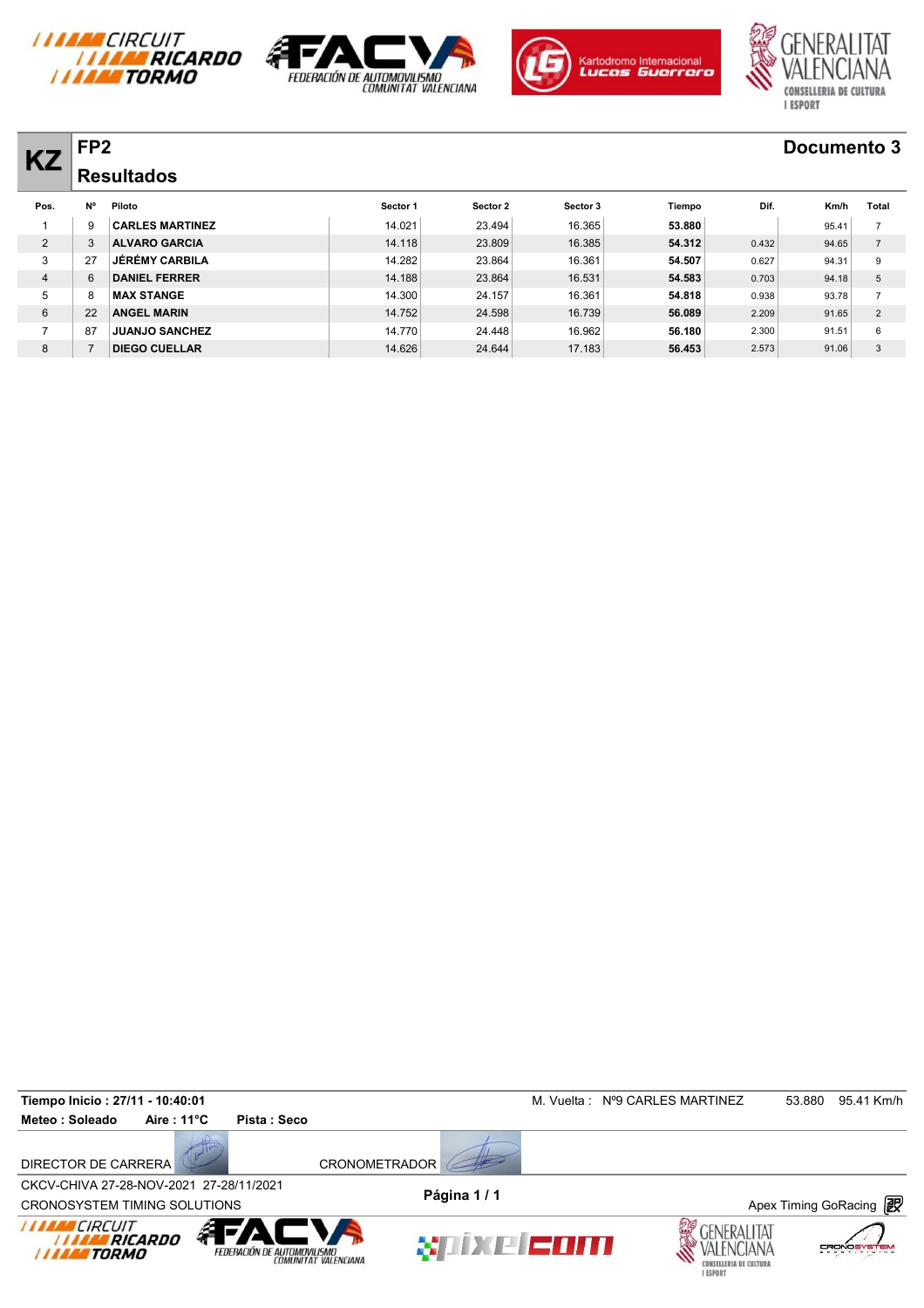







| $\overline{KZ}$ Best Sectors Analysis | Valor informativo. No Oficial |
|---------------------------------------|-------------------------------|
|                                       |                               |

| <b>KZ</b>      |    | FP <sub>2</sub>              |                |                             |        |                |                      |        |                |    |                                  |           | Valor informativo. No Oficial |       |
|----------------|----|------------------------------|----------------|-----------------------------|--------|----------------|----------------------|--------|----------------|----|----------------------------------|-----------|-------------------------------|-------|
|                |    | <b>Best Sectors Analysis</b> |                |                             |        |                |                      |        |                |    |                                  |           |                               |       |
| Pos.           | Ν° | S1<br>Tiempo                 | Pos.           | S <sub>2</sub><br><b>N°</b> | Tiempo | Pos.           | S <sub>3</sub><br>N° | Tiempo | Pos.           | N° | <b>Ideal Lap Times</b><br>Piloto | Ideal Lap | <b>Best Lap</b>               | Diff. |
|                | 9  | 14.021                       | $\mathbf{1}$   | 9                           | 23.494 |                | 9                    | 16.294 |                | 9  | <b>CARLES MARTINEZ</b>           | 53.809    | 53.880                        | 0.071 |
| $\overline{2}$ | 27 | 14.112                       | $\overline{2}$ | 3                           | 23.809 | $\overline{2}$ | 3                    | 16.357 | 2              | 3  | <b>ALVARO GARCIA</b>             | 54.284    | 54.312                        | 0.028 |
| 3              | 3  | 14.118                       | 3              | 27                          | 23.864 | 3              | 27                   | 16.361 | 3              | 27 | <b>JÉRÉMY CARBILA</b>            | 54.337    | 54.507                        | 0.170 |
| $\overline{4}$ | 6  | 14.188                       | $\mathbf{3}$   | 6                           | 23.864 | 3              | 8                    | 16.361 | $\overline{4}$ | 6  | <b>DANIEL FERRER</b>             | 54.457    | 54.583                        | 0.126 |
| 5              | 8  | 14.269                       | 5              | 8                           | 24.157 | 5              | 6                    | 16.405 | 5              | 8  | <b>MAX STANGE</b>                | 54.787    | 54.818                        | 0.031 |
| 6              | 7  | 14.626                       | $6\phantom{.}$ | 87                          | 24.448 | $6\phantom{a}$ | 22                   | 16.739 | 6              | 22 | <b>ANGEL MARIN</b>               | 56.089    | 56.089                        |       |
|                | 87 | 14.682                       | $\overline{7}$ | 22                          | 24.598 | $\overline{7}$ | 87                   | 16.962 | $\overline{7}$ | 87 | <b>JUANJO SANCHEZ</b>            | 56.092    | 56.180                        | 0.088 |
| 8              | 22 | 14.752                       | 8              | $\overline{ }$              | 24.644 | 8              |                      | 16.973 | 8              |    | <b>DIEGO CUELLAR</b>             | 56.243    | 56.453                        | 0.210 |



CROV-CHIVA 27-20-NOV-2021 27-20711/2021<br>CRONOSYSTEM TIMING SOLUTIONS **Apex Timing GoRacing** CKCV-CHIVA 27-28-NOV-2021 27-28/11/2021 **Página 1 / 1**









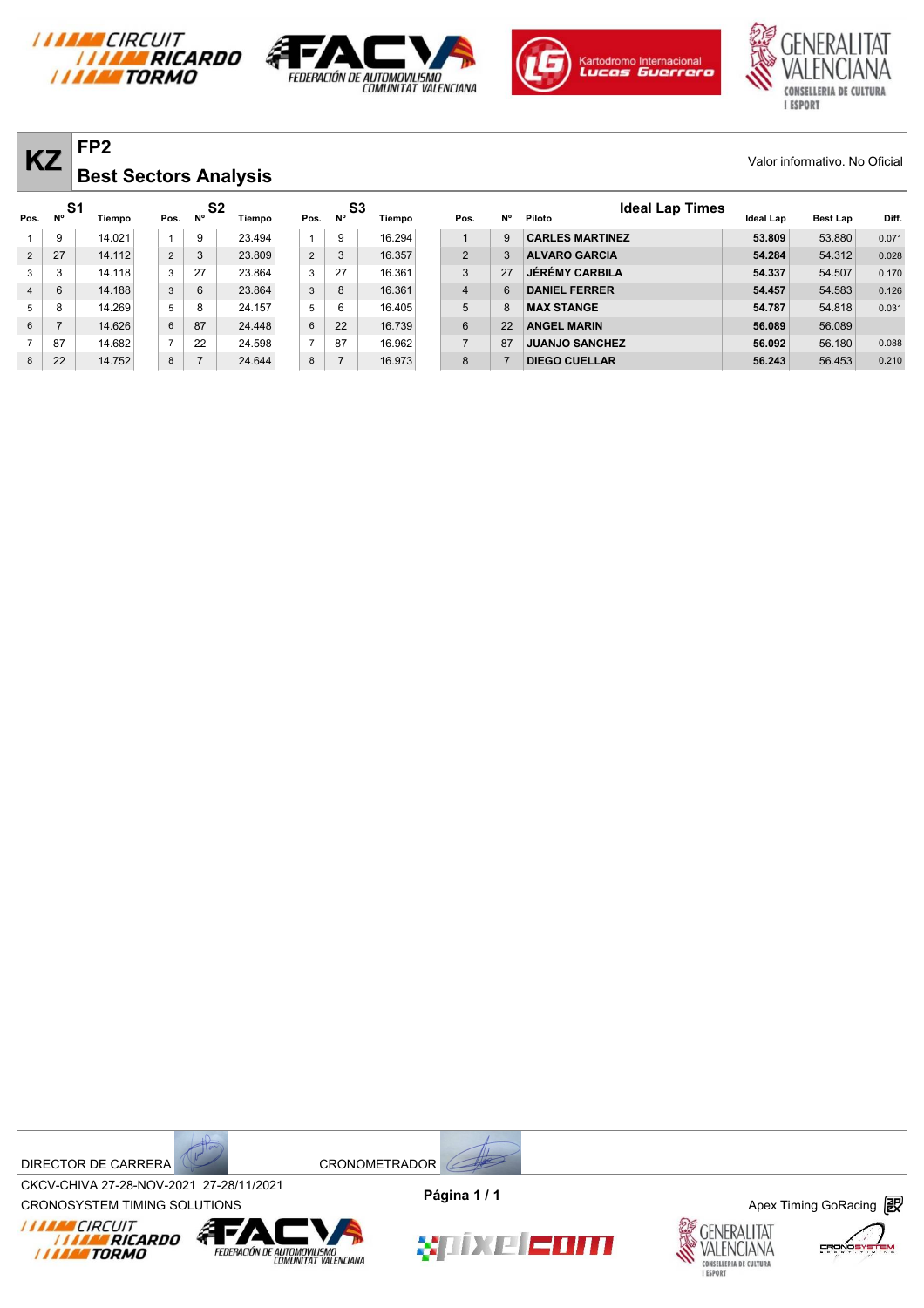

 **14.118 23.809** 16.385 **54.312** 14.156 24.014 **16.372** 54.542 14.256 23.831 **16.357** 54.444 2:13.406 24.113 16.373 2:53.892 14.227 23.937 16.408 54.572

 **14.974 24.678 16.770 56.422 14.486 24.086 16.405 54.977 14.188 23.864** 16.531 **54.583** 14.193 23.998 16.615 54.806 1:48.143 24.479 16.587 2:29.209

 **1:37.879 25.068 17.329 2:20.276 15.015** 26.248 **16.973 58.236 14.626 24.644** 17.183 **56.453**

 **16.194 25.225 16.517 57.936 14.367 24.533 16.430 55.330 14.269 24.169** 16.466 **54.904** 2:13.061 24.223 16.645 2:53.929 14.300 **24.157 16.361 54.818** 14.374 24.290 16.594 55.258 15.870 24.415 16.583 56.868

 **16.198 25.234 16.541 57.973 14.638 23.995 16.437 55.070 14.108 23.518 16.294 53.920** 14.314 30.881 16.465 1:01.660 **14.021 23.494** 16.365 **53.880** 2:38.179 24.264 16.602 3:19.045 14.120 23.552 16.438 54.110

 **16.407 25.745 17.125 59.277 14.752 24.598 16.739 56.089**

 **15.217 24.882 16.826 56.925 14.482 24.481 16.592 55.555** 14.494 **24.237** 16.611 **55.342 14.282 23.864 16.361 54.507 14.112** 23.927 16.492 54.531 14.154 23.957 16.476 54.587 14.321 28.182 18.187 1:00.690 14.433 23.913 16.839 55.185 14.355 25.275 16.458 56.088

 **15.886 25.170 17.174 58.230 14.920 24.643** 17.188 **56.751 14.758 24.617 17.089 56.464**







**KZ**  $\overline{X}$  Valor informativo. No Oficial

**FP2 Análisis** 

**Nº6 DANIEL FERRER**

**Nº7 DIEGO CUELLAR**

**Nº8 MAX STANGE**

**Nº9 CARLES MARTINEZ**

**Nº22 ANGEL MARIN**

**Nº27 JÉRÉMY CARBILA**

|         | ГF 4              |          |        |                         |                |          |          |                         |        |
|---------|-------------------|----------|--------|-------------------------|----------------|----------|----------|-------------------------|--------|
|         | <b>Análisis</b>   |          |        |                         |                |          |          |                         |        |
| Vueltas | Sector 1          | Sector 2 |        | Sector 3 npo por vuelta | <b>Vueltas</b> | Sector 1 | Sector 2 | Sector 3 npo por vuelta |        |
|         | Nº3 ALVARO GARCIA |          |        |                         | 4              | 14.770   | 24.448   | 16.962                  | 56.180 |
|         | 17.117            | 26.536   | 16.669 | 1:00.322                | 5              | 14.740   | 24.466   | 17.002                  | 56.208 |
| 2       | 14.295            | 24.003   | 16.384 | 54.682                  | 6              | 14.682   | 24.526   | 17.033                  | 56.241 |

**I MAN CIRCUIT** 

**Nº87 JUANJO SANCHEZ**

CKCV-CHIVA 27-28-NOV-2021 27-28/11/2021



CROV-CHIVA 27-26-NOV-2021 27-26/11/2021<br>CRONOSYSTEM TIMING SOLUTIONS **Apex Timing GoRacing** 









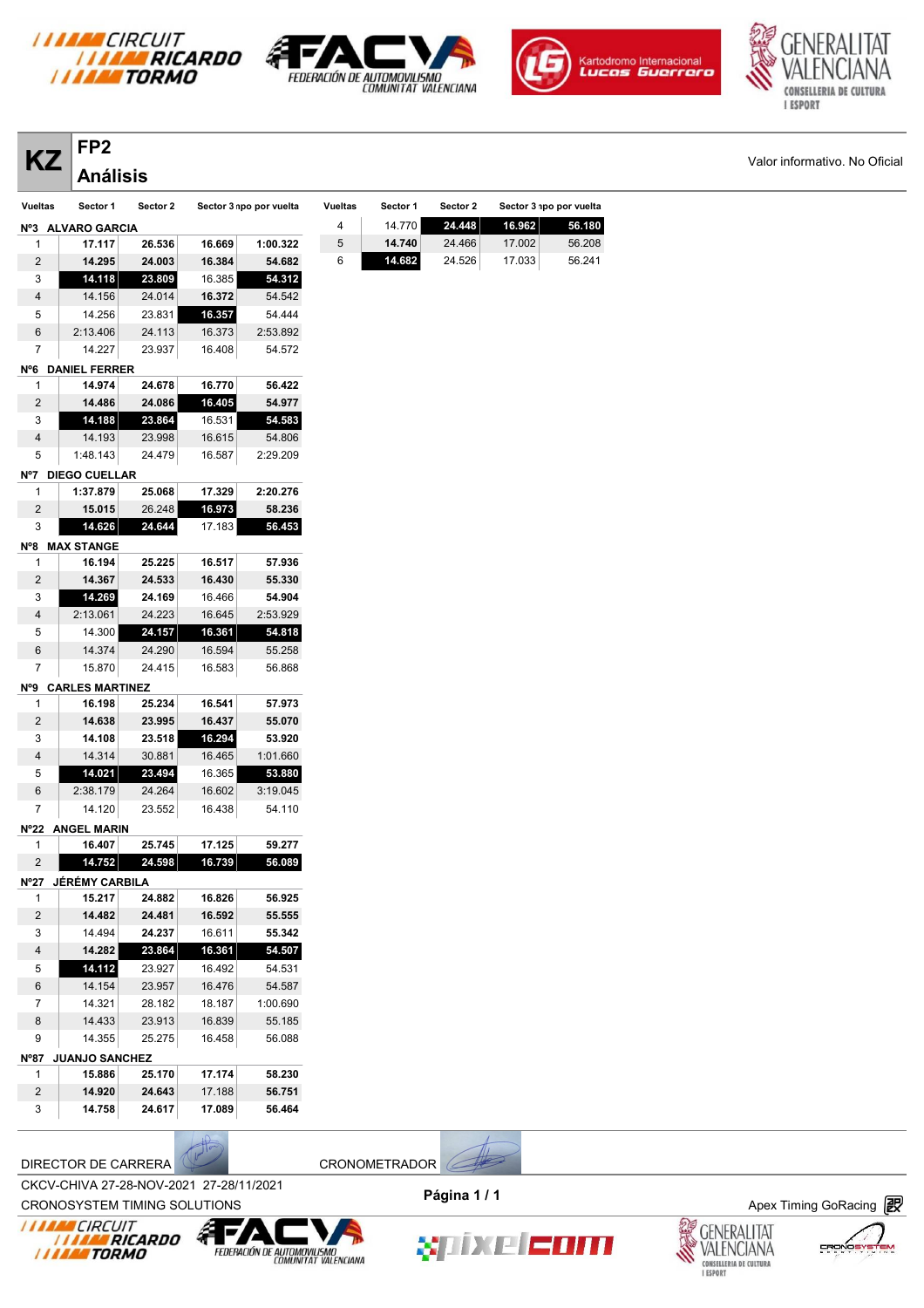







|                        | FP <sub>1</sub> |                        |          |          |          |            |       | Documento 2 |                |
|------------------------|-----------------|------------------------|----------|----------|----------|------------|-------|-------------|----------------|
| <b>KZ</b>              |                 | <b>Resultados</b>      |          |          |          |            |       |             |                |
| Pos.                   | <b>N°</b>       | Piloto                 | Sector 1 | Sector 2 | Sector 3 | Tiempo     | Dif.  | Km/h        | Total          |
|                        | 9               | <b>CARLES MARTINEZ</b> | 14.339   | 24.018   | 16.593   | 54.950     |       | 93.55       | 5              |
| $\overline{2}$         | 6               | <b>DANIEL FERRER</b>   | 14.462   | 24.411   | 16.721   | 55.594     | 0.644 | 92.47       | 8              |
| 3                      | 27              | <b>JÉRÉMY CARBILA</b>  | 14.558   | 24.555   | 16.684   | 55.797     | 0.847 | 92.13       | 9              |
| $\overline{4}$         |                 | <b>ALVARO GARCIA</b>   | 14.652   | 24.423   | 16.821   | 55.896     | 0.946 | 91.97       | 9              |
| 5                      | 8               | <b>MAX STANGE</b>      | 15.013   | 25.725   | 17.716   | 58.454     | 3.504 | 87.95       |                |
| 6                      | 87              | <b>JUANJO SANCHEZ</b>  | 15.394   | 26.219   | 17.854   | 59.467     | 4.517 | 86.45       | $\overline{7}$ |
| <b>No Clasificados</b> |                 |                        |          |          |          |            |       |             |                |
|                        |                 | <b>DIEGO CUELLAR</b>   |          |          |          | Sin Tiempo |       |             |                |
|                        | 22              | <b>ANGEL MARIN</b>     |          |          |          | Sin Tiempo |       |             |                |

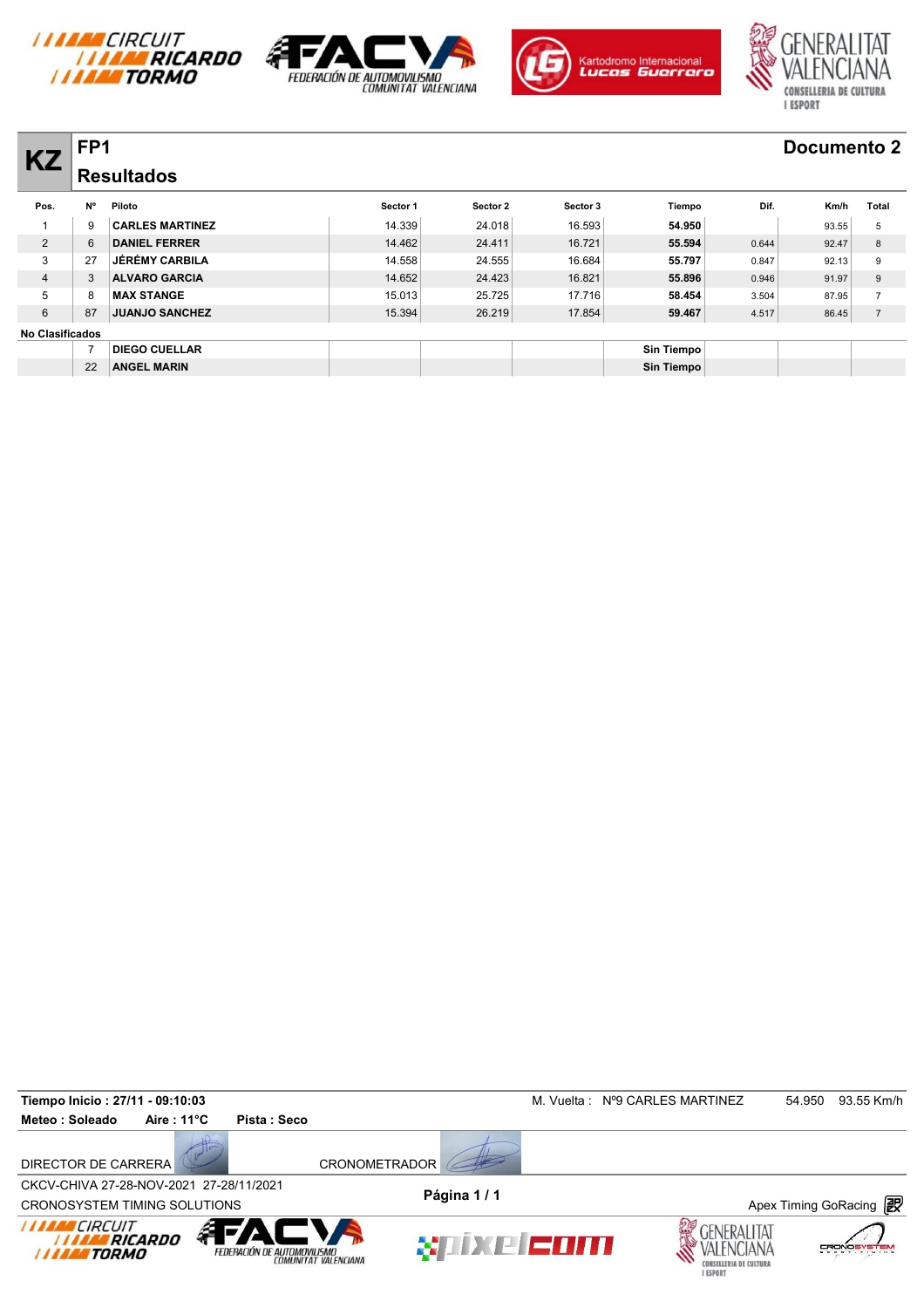







| <b>KZ</b>       |           | FP <sub>1</sub><br><b>Best Sectors Analysis</b> |                |           |                |        |                |                   |        |                |           |                                  |                  | Valor informativo. No Oficial |       |
|-----------------|-----------|-------------------------------------------------|----------------|-----------|----------------|--------|----------------|-------------------|--------|----------------|-----------|----------------------------------|------------------|-------------------------------|-------|
| Pos.            | <b>N°</b> | S1<br>Tiempo                                    | Pos.           | <b>N°</b> | S <sub>2</sub> | Tiempo | Pos.           | S3<br>$N^{\circ}$ | Tiempo | Pos.           | <b>N°</b> | <b>Ideal Lap Times</b><br>Piloto | <b>Ideal Lap</b> | <b>Best Lap</b>               | Diff. |
|                 | 9         | 14.339                                          |                | 9         |                | 24.018 |                | 9                 | 16.510 |                | 9         | <b>CARLES MARTINEZ</b>           | 54.867           | 54.950                        | 0.083 |
| $\overline{2}$  | 27        | 14.457                                          | $\overline{2}$ | 27        |                | 24.404 | 2              | 27                | 16.659 | 2              | 27        | <b>JÉRÉMY CARBILA</b>            | 55.520           | 55.797                        | 0.277 |
| 3               | 6         | 14.462                                          | 3              | 6         |                | 24.411 | 3              | 6                 | 16.721 | 3              | ี่ค       | <b>DANIEL FERRER</b>             | 55.594           | 55.594                        |       |
| $\overline{4}$  | 3         | 14.517                                          | $\overline{4}$ | 3         |                | 24.423 | $\overline{4}$ | 3                 | 16.821 | $\overline{4}$ | 3         | <b>ALVARO GARCIA</b>             | 55.761           | 55.896                        | 0.135 |
| 5               | 8         | 15.013                                          | 5              | 87        |                | 25.521 | 5              | 8                 | 17.445 | 5              | 8         | <b>MAX STANGE</b>                | 58.183           | 58.454                        | 0.271 |
| $6\overline{6}$ | 87        | 15.394                                          | 6              | 8         |                | 25.725 | 6              | 87                | 17.790 | 6              | 87        | <b>JUANJO SANCHEZ</b>            | 58.705           | 59.467                        | 0.762 |

DIRECTOR DE CARRERA CRONOMETRADOR



CROV-CHIVA 27-20-NOV-2021 27-20711/2021<br>CRONOSYSTEM TIMING SOLUTIONS **Apex Timing GoRacing** CKCV-CHIVA 27-28-NOV-2021 27-28/11/2021 **Página 1 / 1**

 $\frac{1}{\sqrt{2}}$ 







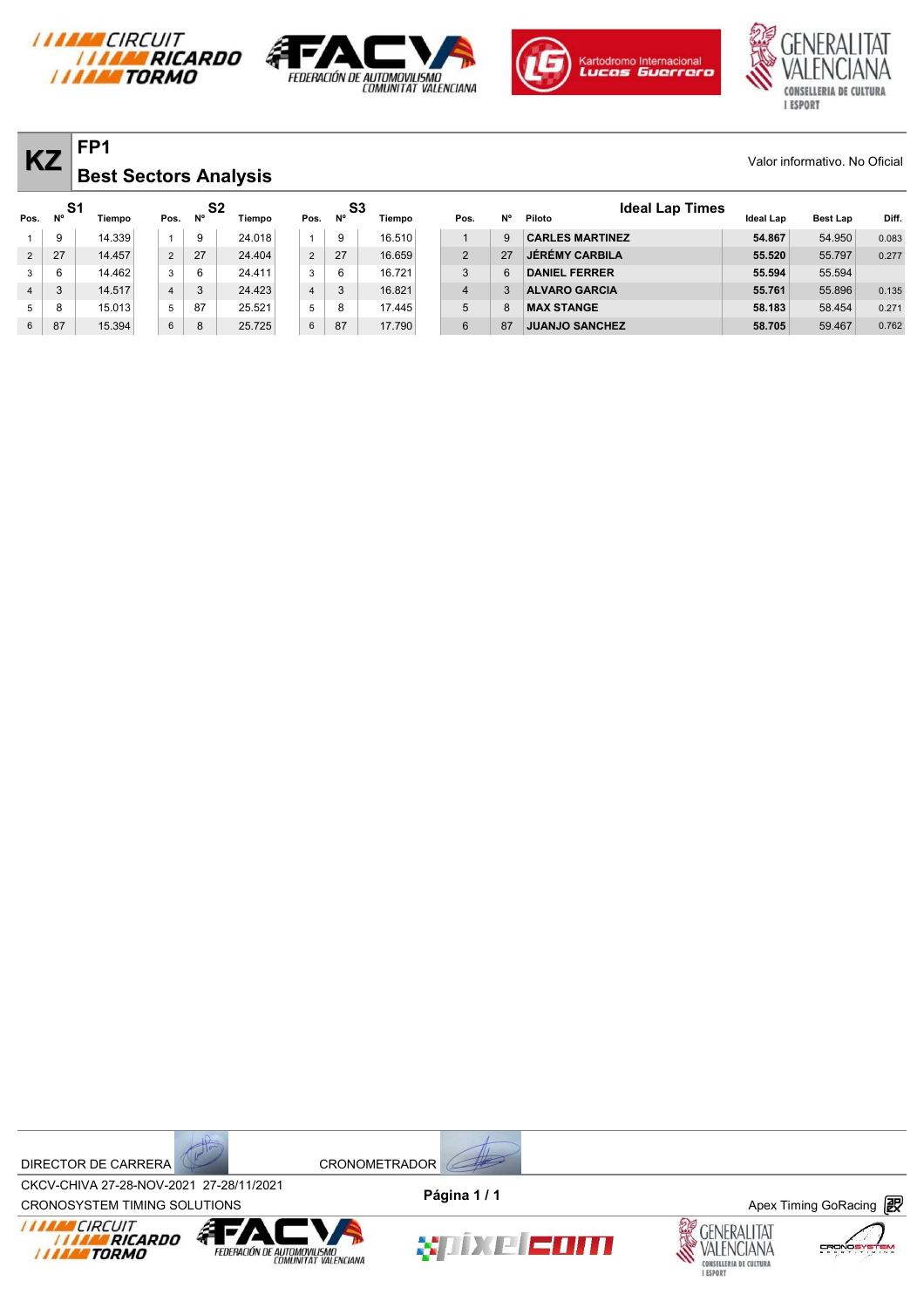

**FP1**







**KZ**  $\vert$ <sup>rPI</sup> Valor informativo. No Oficial

| ΚZ                      | TІ                     |          |        |                         |
|-------------------------|------------------------|----------|--------|-------------------------|
|                         | Análisis               |          |        |                         |
| Vueltas                 | Sector 1               | Sector 2 |        | Sector 3 npo por vuelta |
| N°3                     | <b>ALVARO GARCIA</b>   |          |        |                         |
| 1                       | 17.900                 | 28.421   | 19.489 | 1:05.810                |
| 2                       | 16.838                 | 27.264   | 19.201 | 1:03.303                |
| 3                       | 16.415                 | 27.484   | 18.560 | 1:02.459                |
| 4                       | 15.969                 | 26.718   | 18.434 | 1:01.121                |
| 5                       | 14.877                 | 24.740   | 17.016 | 56.633                  |
| 6                       | 14.689                 | 24.623   | 16.959 | 56.271                  |
| 7                       | 14.652                 | 24.423   | 16.821 | 55.896                  |
| 8                       | 14.621                 | 24.452   | 16.886 | 55.959                  |
| 9                       | 14.517                 | 24.537   | 16.979 | 56.033                  |
| N°6                     | <b>DANIEL FERRER</b>   |          |        |                         |
| 1                       | 16.330                 | 27.169   | 17.557 | 1:01.056                |
| 2                       | 14.915                 | 24.618   | 16.777 | 56.310                  |
| 3                       | 14.528                 | 24.885   | 16.786 | 56.199                  |
| 4                       | 14.462                 | 24.411   | 16.721 | 55.594                  |
| 5                       | 14.492                 | 24.529   | 16.769 | 55.790                  |
| 6                       | 14.691                 | 24.500   | 16.772 | 55.963                  |
| 7                       | 14.477                 | 24.488   | 16.788 | 55.753                  |
| 8                       | 14.541                 | 24.548   | 16.873 | 55.962                  |
|                         |                        |          |        |                         |
| N°8                     | <b>MAX STANGE</b>      |          |        |                         |
| 1                       | 16.116                 | 26.071   | 17.445 | 59.632                  |
| 2                       | 15.193                 | 26.516   | 17.743 | 59.452                  |
| 3                       | 1:54.503               | 27.557   | 17.786 | 2:39.846                |
| 4                       | 15.251                 | 25.787   | 17.668 | 58.706                  |
| 5                       | 15.043                 | 26.016   | 17.587 | 58.646                  |
| 6                       | 15.013                 | 25.725   | 17.716 | 58.454                  |
| 7                       | 15.179                 | 25.888   | 17.587 | 58.654                  |
| N°9                     | <b>CARLES MARTINEZ</b> |          |        |                         |
| 1                       | 15.981                 | 26.240   | 17.540 | 59.761                  |
| 2                       | 14.822                 | 24.684   | 16.639 | 56.145                  |
| 3                       | 14.424                 | 24.219   | 16.546 | 55.189                  |
| 4                       | 14.384                 | 24.170   | 16.510 | 55.064                  |
| 5                       | 14.339                 | 24.018   | 16.593 | 54.950                  |
| <b>N°27</b>             | JÉRÉMY CARBILA         |          |        |                         |
| 1                       | 16.301                 | 26.716   | 17.716 | 1:00.733                |
| $\overline{\mathbf{c}}$ | 16.453                 | 25.852   | 18.235 | 1:00.540                |
| 3                       | 14.855                 | 24.760   | 16.738 | 56.353                  |
| 4                       | 14.700                 | 24.721   | 16.659 | 56.080                  |
| 5                       | 14.781                 | 24.772   | 16.848 | 56.401                  |
| 6                       | 15.387                 | 24.605   | 16.706 | 56.698                  |
| 7                       | 14.558                 | 24.555   | 16.684 | 55.797                  |
| 8                       | 14.649                 | 24.556   | 16.767 | 55.972                  |
| 9                       | 14.457                 | 24.404   | 17.965 | 56.826                  |
| N°87                    | <b>JUANJO SANCHEZ</b>  |          |        |                         |
| 1                       | 16.767                 | 26.907   | 18.671 | 1:02.345                |
| 2                       | 16.362                 | 25.987   | 18.867 | 1:01.216                |
| 3                       | 15.394                 | 26.219   | 17.854 | 59.467                  |
| 4                       | 16.290                 | 26.024   | 19.386 | 1:01.700                |
| 5                       | 16.601                 | 26.441   | 18.292 | 1:01.334                |
| 6                       | 1:55.369               | 25.939   | 17.940 | 2:39.248                |
| 7                       | 16.169                 | 25.521   | 17.790 | 59.480                  |
|                         |                        |          |        |                         |

DIRECTOR DE CARRERA (POSTAGE CRONOMETRADOR)

CKCV-CHIVA 27-28-NOV-2021 27-28/11/2021 **Página 1 / 1**



CROV-CHIVA 27-20-NOV-2021 27-20711/2021<br>CRONOSYSTEM TIMING SOLUTIONS **Apex Timing GoRacing**